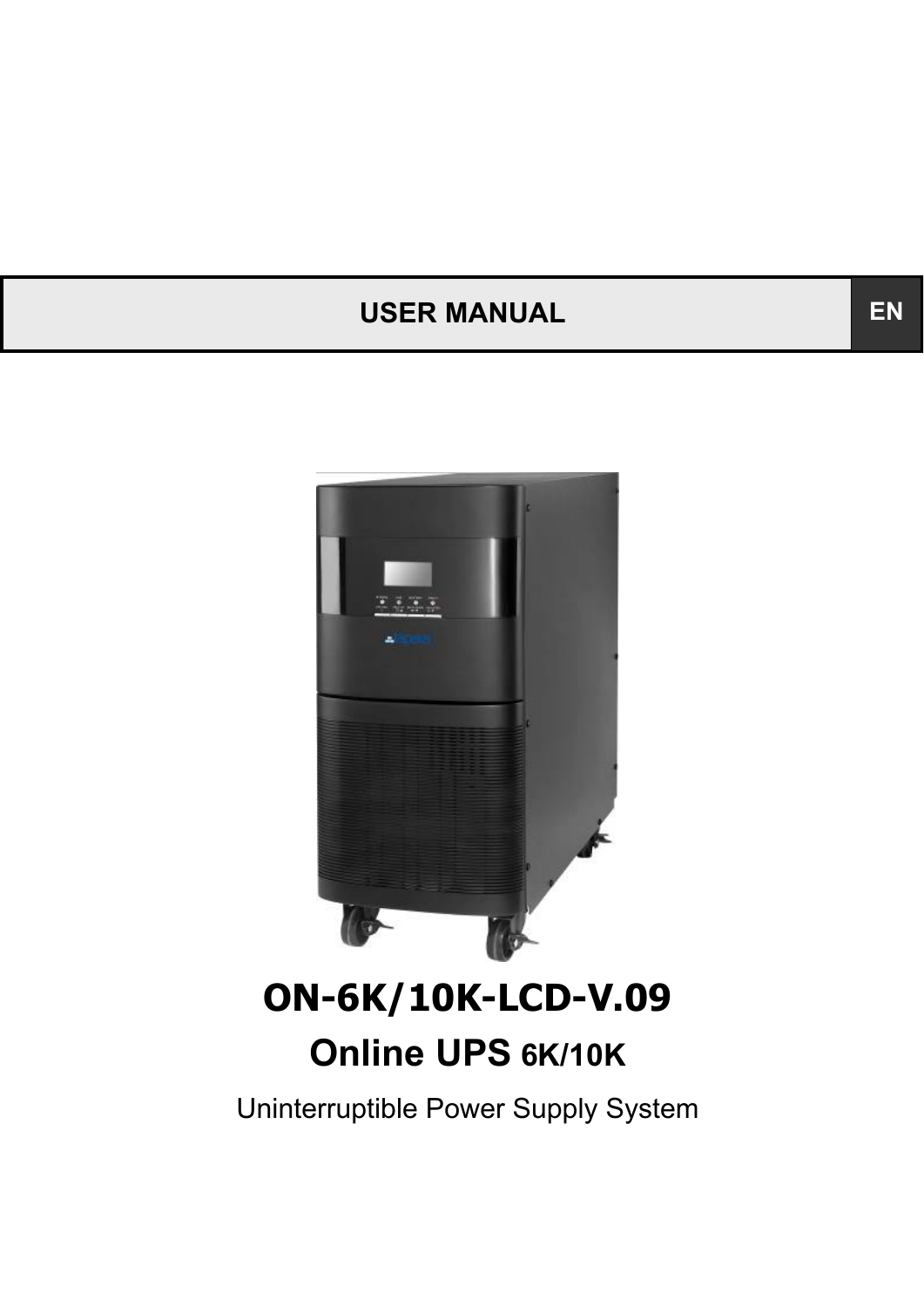**Please comply with all warnings and operating instructions in this manual strictly. Save this manual properly and read carefully the following instructions before installing the unit. Do not operate this unit before reading through all safety information and operating instructions carefully.**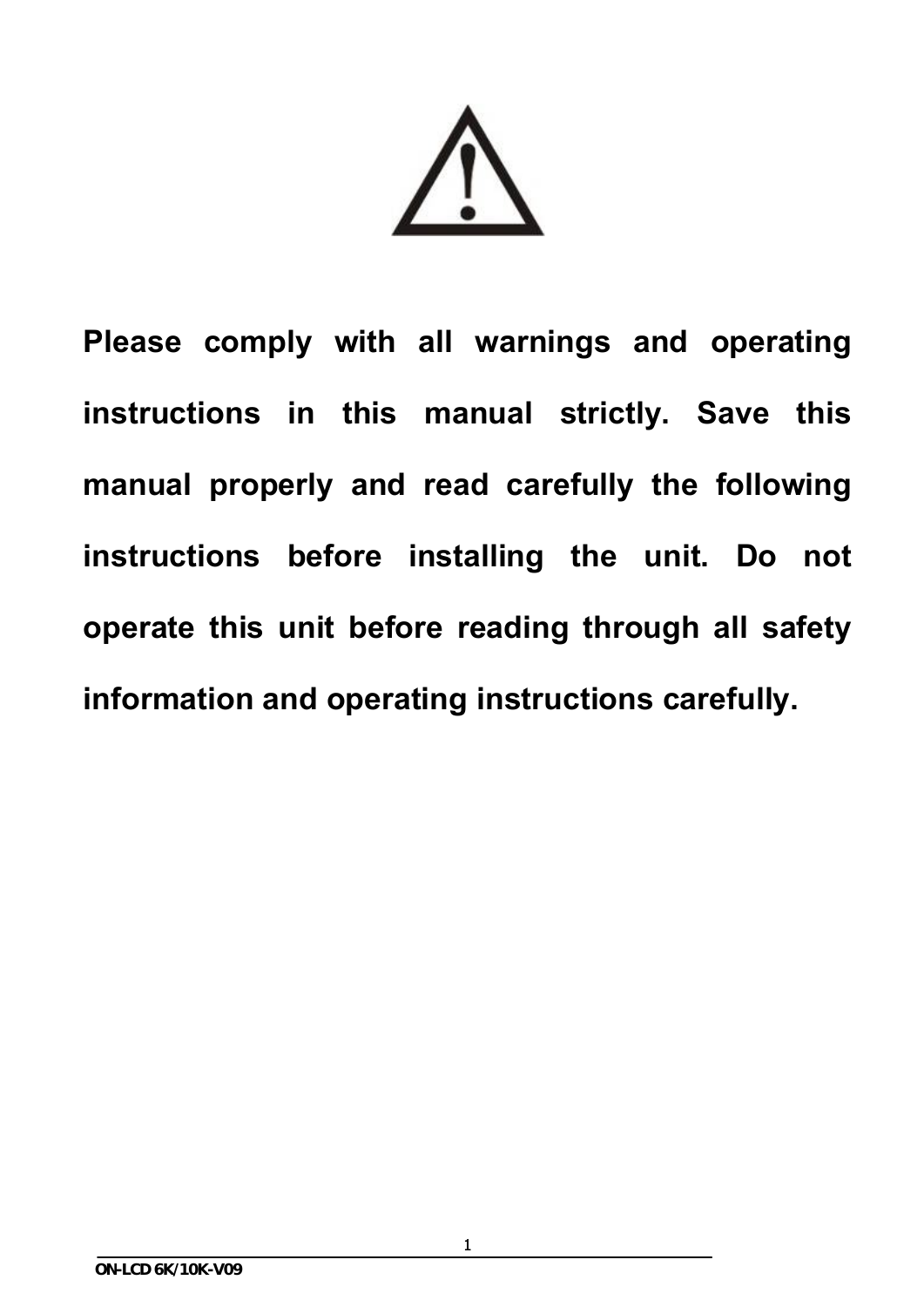# **Table of Contents**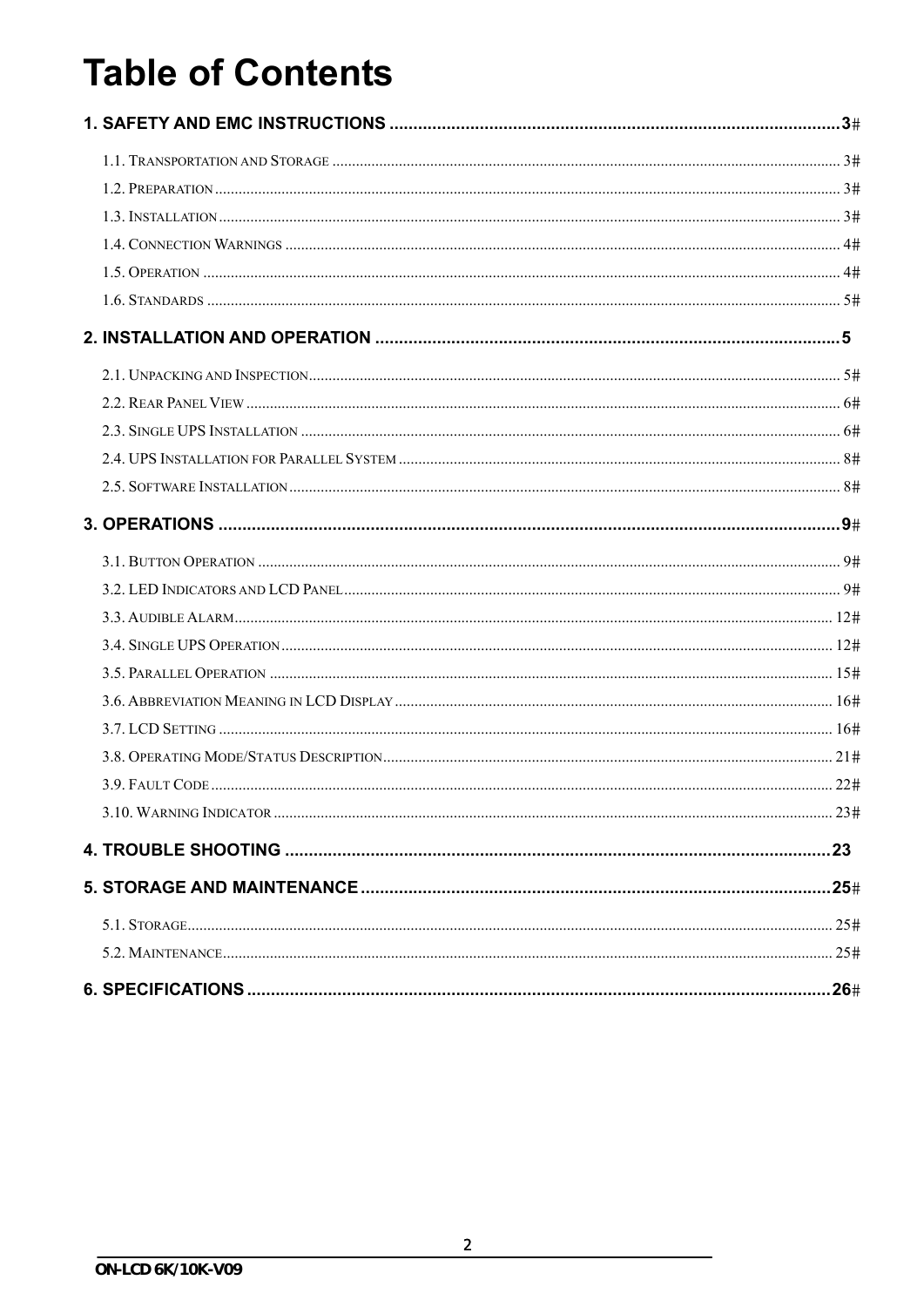# **1. Safety and EMC instructions**

Please read carefully the following user manual and the safety instructions before installing the unit or using the unit!

# **1.1. Transportation and Storage**

Please transport the UPS system only in the original package to protect against shock and impact.

The UPS must be stored in the room where it is ventilated and dry.

# **1.2. Preparation**

 Condensation may occur if the UPS system is moved directly from cold to warm environment. The UPS system must be absolutely dry before being installed. Please allow at least two hours for the UPS system to acclimate the environment.



Do not install the UPS system near water or in moist environments.

Do not install the UPS system where it would be exposed to direct sunlight or nearby heater.

Do not block ventilation holes in the UPS housing.

# **1.3. Installation**

 Do not connect appliances or devices which would overload the UPS (e.g. big motor-type equipment)) to the UPS output sockets or terminal.



Place cables in such a way that no one can step on or trip over them.

 Do not block air vents in the housing of UPS. The UPS must be installed in a location with good ventilation. Ensure enough space on each side for ventilation.

 UPS has provided earthed terminal, in the final installed system configuration, equipotential earth bonding to the external UPS battery cabinets.



The UPS can be installed only by qualified maintenance personnel.

 An appropriate disconnect device as short-circuit backup protection should be provided in the building wiring installation.

 An integral single emergency switching device which prevents further supply to the load by the UPS in any mode of operation should be provided in the building wiring installation.



Connect the earth before connecting to the building wiring terminal.

 Installation and Wiring must be performed in accordance with the local electrical laws and regulations.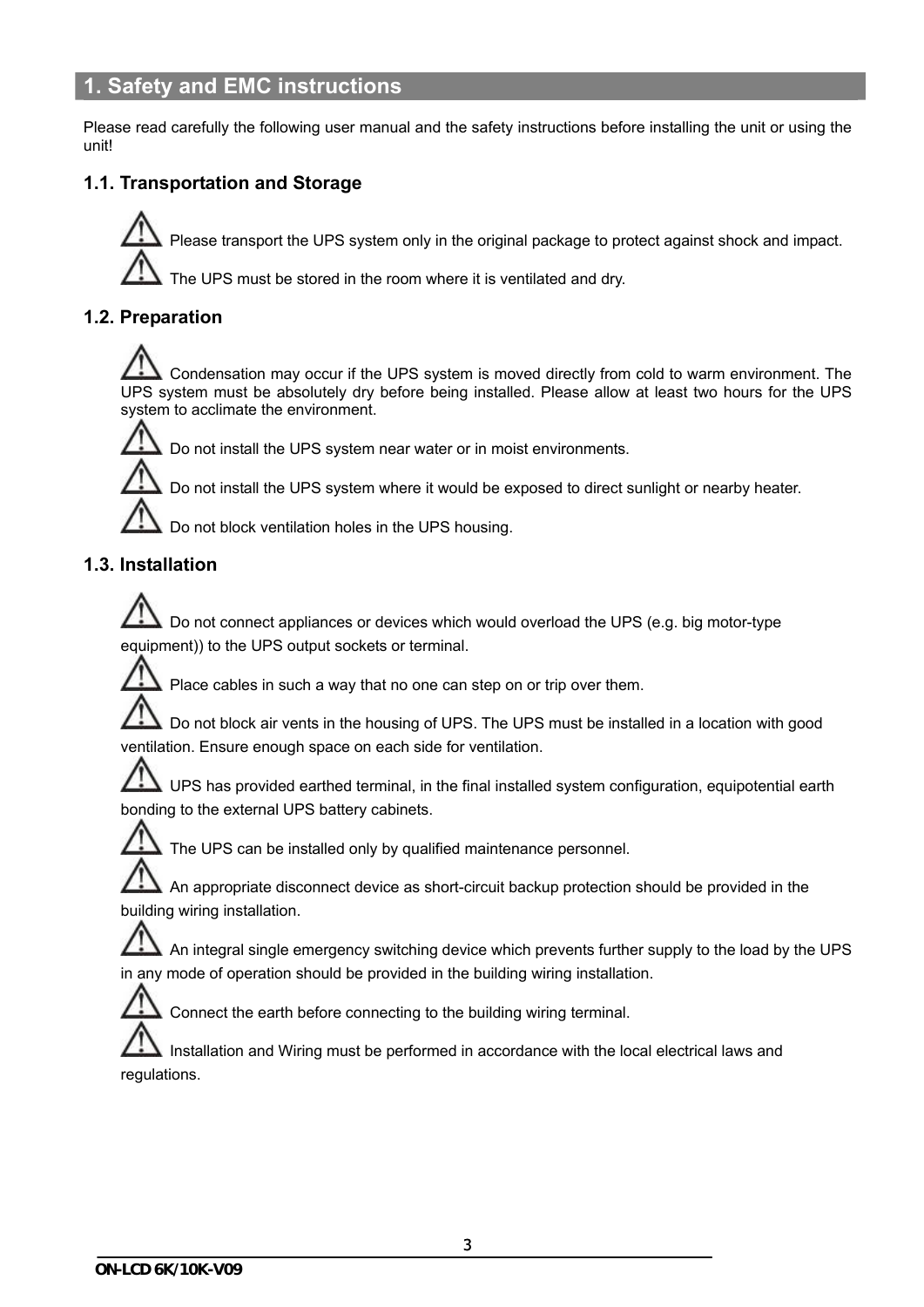# **1.4. Connection Warnings**

• There is no standard backfeed protection inside, please isolate the UPS before working according to this circuit. The isolation device must be able to carry the UPS input current.



- This UPS should be connected with **TN** earthing system.
- The power supply for this unit must be single-phase rated in accordance with the equipment nameplate. It also must be suitably grounded.
- Use of this equipment in life support applications where failure of this equipment can reasonably be expected to cause the failure of the life support equipment or to significantly affect its safety or effectiveness is not recommended. Do not use this equipment in the presence of a flammable anesthetic mixture with air, oxygen or nitrous oxide.
- Connect your UPS power module's grounding terminal to a grounding electrode conductor.
- The UPS is connected to a DC energy source (battery). The output terminals may be live when the UPS is not connected to an AC supply.

# **Before working on this circuit**  Isolate Uninterruptible Power System (UPS) Then check for Hazardous Voltage between all terminals including the protective earth. **Risk of Voltage Backfeed**

# **1.5. Operation**

 Do not disconnect the earth conductor cable on the UPS or the building wiring terminals in any time since this would cancel the protective earth of the UPS system and of all connected loads.

The UPS system features its own, internal current source (batteries). The UPS output sockets or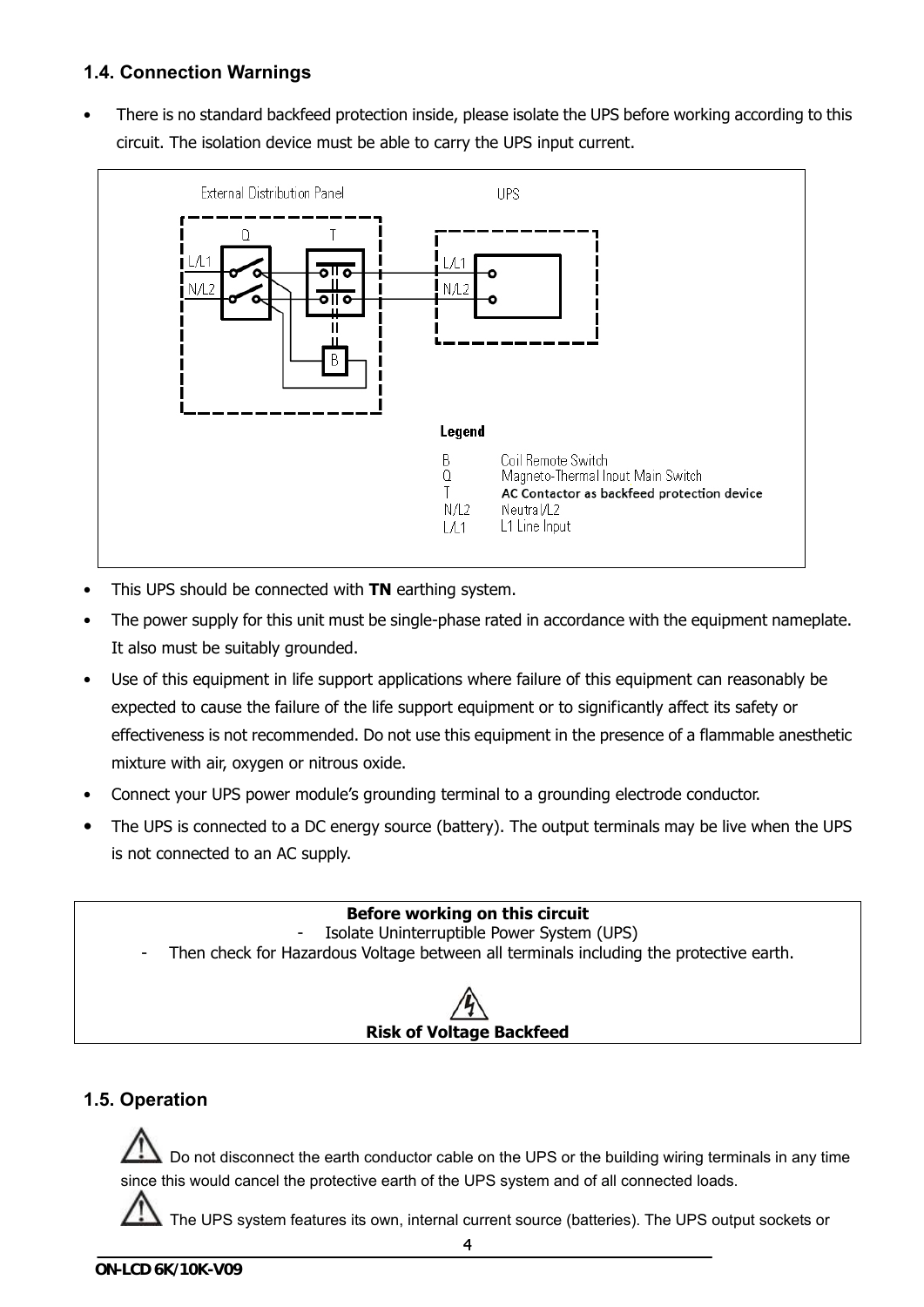output terminal blocks may be electrically live even if the UPS system is not connected to the building wiring outlet.

 In order to fully disconnect the UPS system, first press the "OFF" button and then disconnect the mains.

Ensure that no liquid or other foreign objects can enter into the UPS system.

The UPS can be operated by any individuals with no previous experience.

# **1.6. Standards**

| * Safety                                                                                                                                                                                            |             |  |
|-----------------------------------------------------------------------------------------------------------------------------------------------------------------------------------------------------|-------------|--|
| <b>IEC/EN 62040-1</b>                                                                                                                                                                               |             |  |
| * EMI                                                                                                                                                                                               |             |  |
|                                                                                                                                                                                                     | Category C3 |  |
|                                                                                                                                                                                                     | Category C3 |  |
| *EMS                                                                                                                                                                                                |             |  |
|                                                                                                                                                                                                     | Level 4     |  |
|                                                                                                                                                                                                     | Level 3     |  |
|                                                                                                                                                                                                     | Level 4     |  |
|                                                                                                                                                                                                     | Level 4     |  |
|                                                                                                                                                                                                     | Level 3     |  |
| Power-frequency Magnetic field : IEC/EN 61000-4-8                                                                                                                                                   | Level 4     |  |
|                                                                                                                                                                                                     |             |  |
| <b>Warning:</b> This is a product for commercial and industrial application in the second<br>environment-installation restrictions or additional measures may be needed to<br>prevent disturbances. |             |  |

# **2. Installation and Operation**

There are two different types of online UPS: standard and long-run models. Please refer to the following model table.

| Model | $\tau$ vpe | Model   | vpe      |
|-------|------------|---------|----------|
| 6K    | Standard   | 6K-I    | Long-run |
| nĸ    | model      | $10K-L$ | model    |

Parallel function is also available for these two types and related installation and operation of Parallel function will be described in detail in the following content.

# **2.1. Unpacking and Inspection**

Unpack the package and check the package contents. The shipping package contains:

- One UPS
- One user manual
- One monitoring software CD
- One RS-232 cable (option)
- One USB cable
- One parallel cable (only available for parallel model)
- One share current cable (only available for parallel model)
- One battery cable (option)

**NOTE:** Before installation, please inspect the unit. Be sure that nothing inside the package is damaged during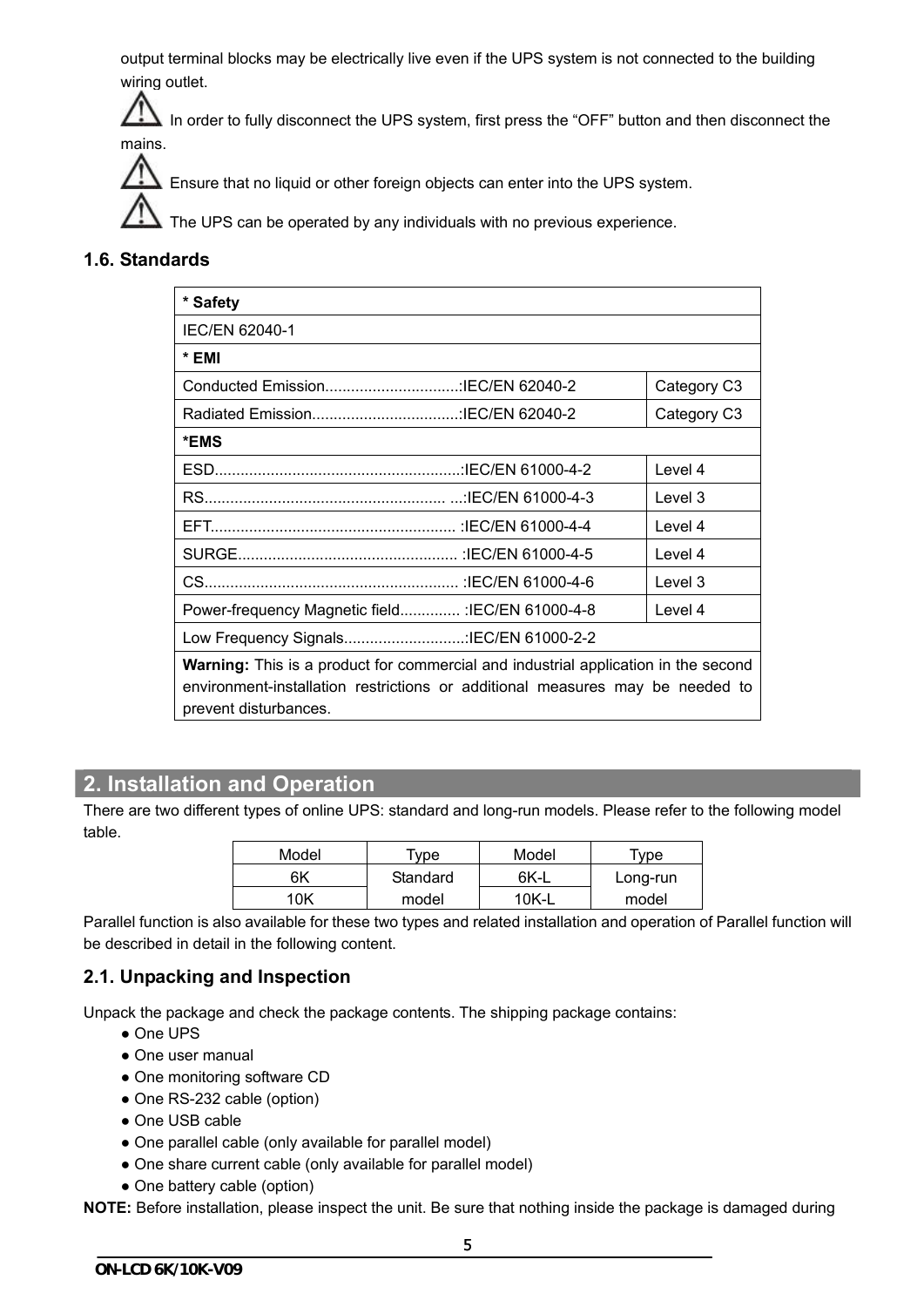transportation. Do not turn on the unit and notify the carrier and dealer immediately if there is any damage or lacking of some parts. Please keep the original package in a safe place for future use.

# **2.2. Rear Panel View**





**Diagram 1: 6K(L)/10K(L) Rear Panel Diagram 2: 6K(L)/10K(L) Input/Output Terminal** 

- 1. RS-232 communication port
- 2. USB communication port
- 3. Emergency power off function connector (EPO connector)
- 4. Share current port (only available for parallel model)
- 5. Parallel port (only available for parallel model)
- 6. Intelligent slot
- 7. Cooling fan
- 8. Maintenance bypass switch
- 9. Input circuit breaker
- 10. Output receptacles: connect to mission-critical loads
- 11. Output circuit breaker for receptacles
- 12. Input/Output terminal (Refer to Diagram 2, 4, 6 for the details)
- 13. Output terminal: connect to mission-critical loads
- 14. Programmable output terminal: connect to non-critical loads
- 15. External battery connector
- 16. Utility input terminal
- 17. Grounding terminal

# **2.3. Single UPS Installation**

Installation and wiring must be performed in accordance with the local electric laws/regulations and execute the following instructions by professional personnel.

1) Make sure the mains wire and breakers in the building are enough for the rated capacity of UPS to avoid the hazards of electric shock or fire.

**NOTE:** Do not use the wall receptacle as the input power source for the UPS, as its rated current is less than the UPS's maximum input current. Otherwise the receptacle may be burned and destroyed.

- 2) Switch off the mains switch in the building before installation.
- 3) Turn off all the connected devices before connecting to the UPS.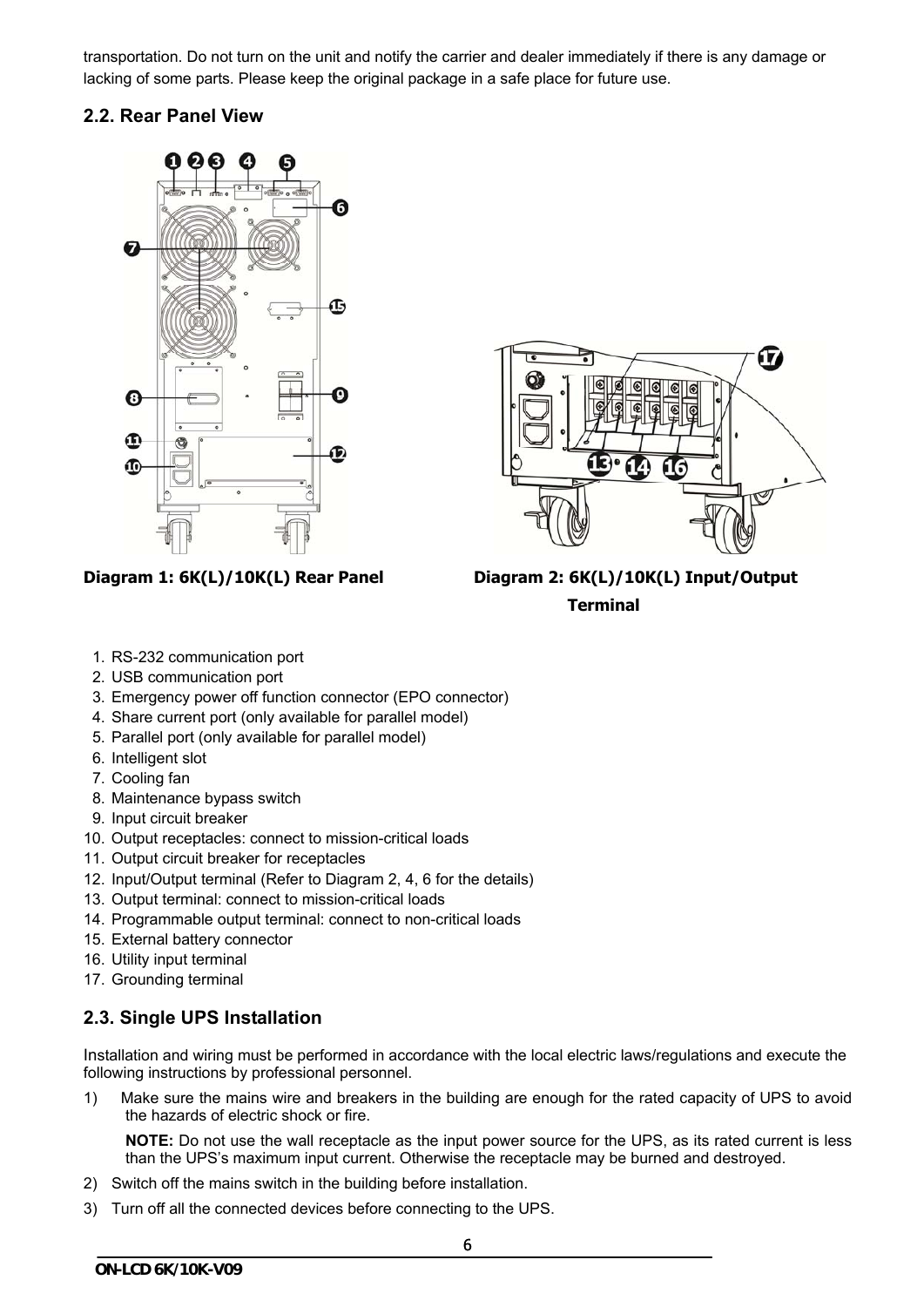4) Prepare wires based on the following table:

|       | Wiring spec (AWG) |        |                |        |
|-------|-------------------|--------|----------------|--------|
| Model | Input             | Output | <b>Battery</b> | Ground |
| 6K    | 10                |        |                |        |
| 6K-L  | 10                |        | 10             | 10     |
| 10K   | n                 |        |                |        |
| 10K-L |                   |        |                |        |

**NOTE 1:** The cable for 6K/6K-L should be able to withstand over 40A current. It is recommended to use 10AWG or thicker wire for safety and efficiency.

**NOTE 2:** The cable for 10K/10KL should be able to withstand over 63A current. It is recommended to use 8AWG or thicker wire for safety and efficiency.

**NOTE 3:** The selections for color of wires should be followed by the local electrical laws and regulations.

5) Remove the terminal block cover on the rear panel of UPS. Then connect the wires according to the following terminal block diagrams: (Connect the earth wire first when making wire connection. Disconnect the earth wire last when making wire disconnection!)



Terminal Block wiring diagram for 6K(L)/10K(L)

**NOTE 1:** Make sure that the wires are connected tightly with the terminals.

**NOTE 2:** There are two kinds of outputs: output terminal/outlets and programmable terminal. Please connect non-critical devices to the programmable terminal and critical devices to the output terminal/outlets. During power failure, you may extend the backup time to critical devices by setting shorter backup time for non-critical devices.

**NOTE 3:** Please install the output breaker between the output terminal and the load, and the breaker should be qualified with leakage current protective function if necessary.

6) Put the terminal block cover back to the rear panel of the UPS.



**Warning:** (Only for standard model)

- Make sure the UPS is not turned on before installation. The UPS should not be turned on during wiring connection.
- Do not try to modify the standard model to the long-run model. Particularly, do not try to connect the standard internal battery to the external battery. The battery type and voltage may be different. If you connect them together, it maybe causes the hazard of electric shock or fire!

# **Warning:** (Only for long-run model)

● Make sure a DC breaker or other protection device between UPS and external battery pack is installed. If not, please install it carefully. Switch off the battery breaker before installation.

# **Warning:**

● For standard battery pack, there are one DC breaker to disconnect the battery pack and the UPS. But for other external battery pack, make sure a DC breaker or other protection device between UPS and external battery pack is installed. If not, please install it carefully. Switch off the battery breaker before installation.

**NOTE:** Set the battery pack breaker in "OFF" position and then install the battery pack.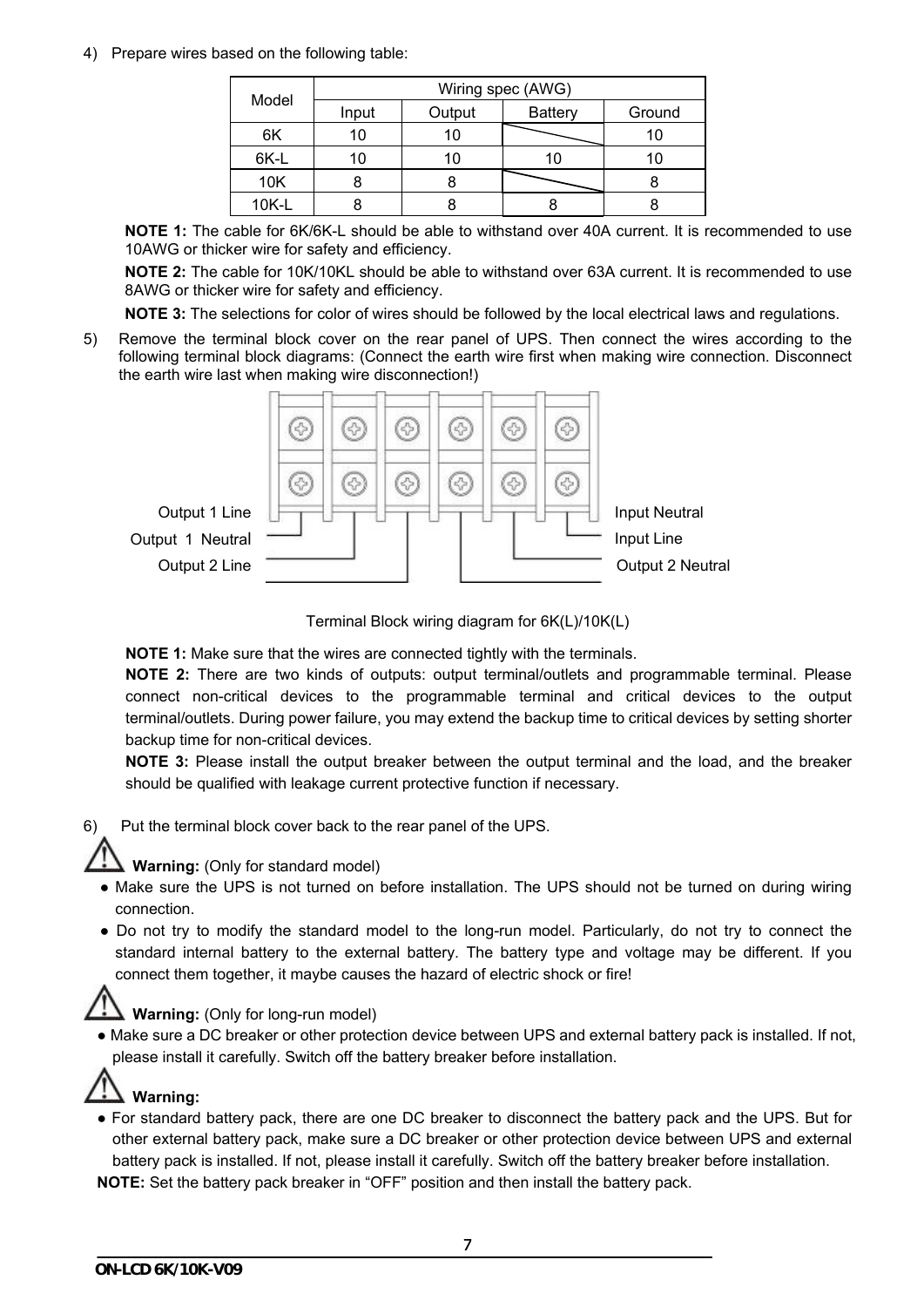- Pay highly attention to the rated battery voltage marked on the rear panel. If you want to change the numbers of the battery pack, please make sure you modify the setting simultaneously. The connection with wrong battery voltage may cause permanent damage of the UPS. Make sure the voltage of the battery pack is correct.
- Pay highly attention to the polarity marking on external battery terminal block, and make sure the correct battery polarity is connected. Wrong connection may cause permanent damage of the UPS.
- Make sure the protective earth ground wiring is correct. The wire current spec, color, position, connection and conductance reliability should be checked carefully.
- Make sure the utility input & output wiring is correct. The wire current spec, color, position, connection and conductance reliability should be checked carefully. Make sure the L/N site is correct, not reverse and short-circuited.

# **2.4. UPS Installation for Parallel System**

If the UPS is only available for single operation, you may skip this section to the next.

- 1) Install and wires the UPSs according to the section 2-3.
- 2) Connect the output wires of each UPS to an output breaker.
- 3) Connect all output breakers to a major output breaker. Then this major output breaker will directly connect to the loads.
- 4) Each UPS is connected to an independent battery pack.
- 5) Remove the cover of parallel share current cable port on the UPS, connect each UPS one by one with the parallel cable and share current cable, and then screw the cover back again.

 **NOTE:** The parallel system cannot use one battery pack. Otherwise, it will cause system permanent failure.

6) Refer to the following wiring diagram:



# **Wiring diagram of parallel system for tower models**

**Diagram 1: Power cable connection** 

# **2.5. Software Installation**

For optimal computer system protection, install UPS monitoring software to fully configure UPS shutdown.

 Install CD or visit the website **http://www.power-software-download.com** for the latest software version.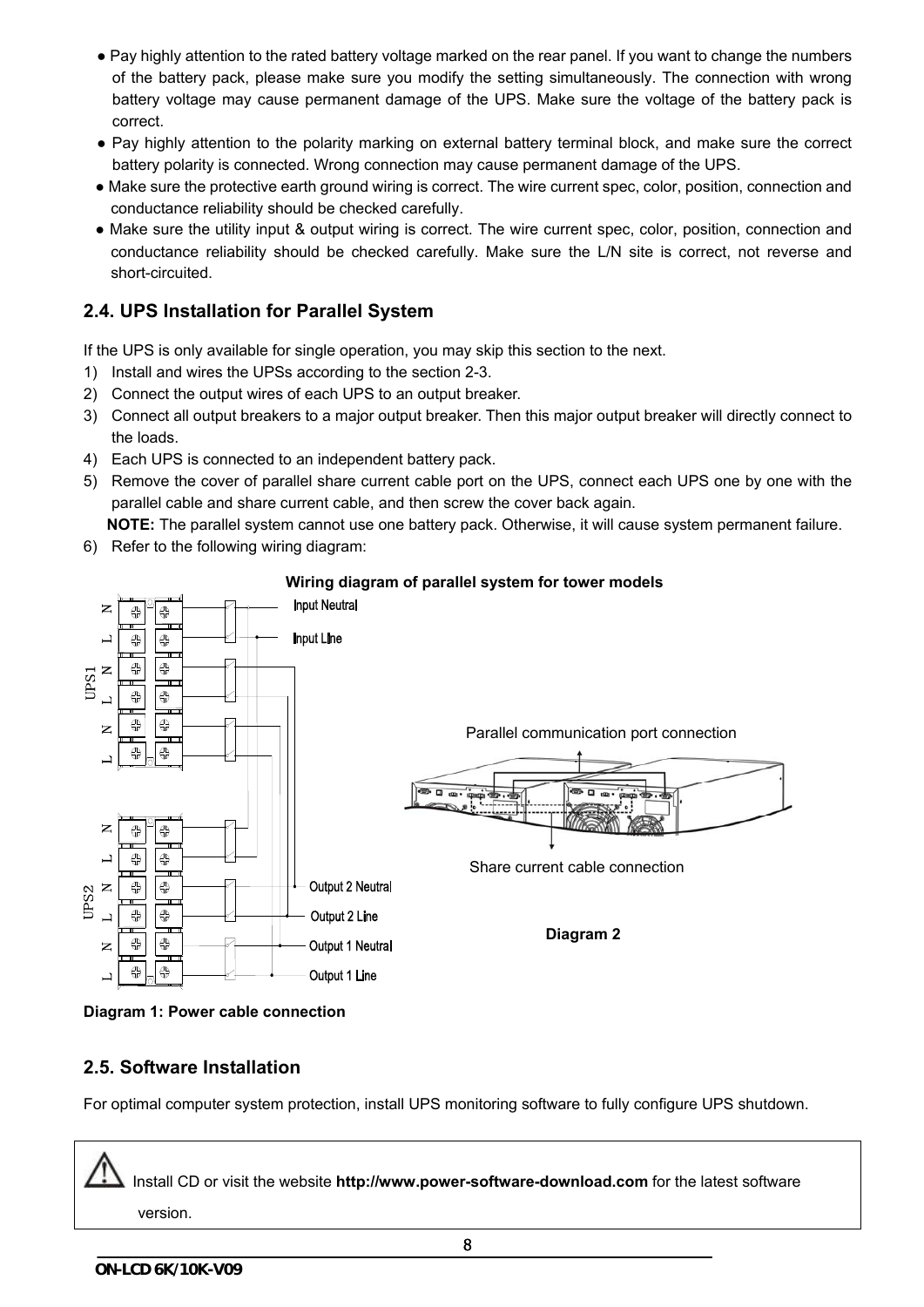# **3.1. Button Operation**

| <b>Button</b>                 | <b>Function</b>                                                                                                                                                                                                    |
|-------------------------------|--------------------------------------------------------------------------------------------------------------------------------------------------------------------------------------------------------------------|
| <b>ON/Enter Button</b>        | Turn on the UPS: Press and hold the button more than 0.5s to turn on the UPS.<br>➤<br>$\triangleright$ Enter Key: Press this button to confirm the selection in setting menu.                                      |
| <b>OFF/ESC Button</b>         | Turn off the UPS: Press and hold the button more than 0.5s to turn off the UPS.<br>↘<br>$\triangleright$ Esc key: Press this button to return to last menu in setting menu.                                        |
| Test/Up Button                | Battery test: Press and hold the button more than 0.5s to test the battery while in<br>➤<br>AC mode, or CVCF mode.<br>UP key: Press this button to display next selection in setting menu.<br>➤                    |
| Mute/Down Button              | Mute the alarm: Press and hold the button more than 0.5s to mute the buzzer.<br>➤<br>Please refer to section 3-4-9 for details.<br>Down key: Press this button to display previous selection in setting menu.<br>≻ |
| Test/Up +<br>Mute/Down Button | $\triangleright$ Press and hold the two buttons simultaneous more than 1s to enter/escape the<br>setting menu.                                                                                                     |

\* CVCF mode means converter mode.

# **3.2. LED Indicators and LCD Panel**





#### **LED Indicators:**

There are 4 LEDs on front panel to show the UPS working status:

| Mode<br>ΕD          | <b>Bypass</b> | Line | <b>Battery</b> | Fault |
|---------------------|---------------|------|----------------|-------|
| <b>UPS Startup</b>  |               |      |                |       |
| Bypass mode         |               |      |                |       |
| AC mode             |               |      |                |       |
| Battery mode        |               |      |                |       |
| CVCF mode           |               |      |                |       |
| <b>Battery Test</b> |               |      |                |       |
| ECO mode            |               |      |                |       |
| Fault               |               |      |                |       |

Note: ● means LED is lighting, and ○ means LED is faded.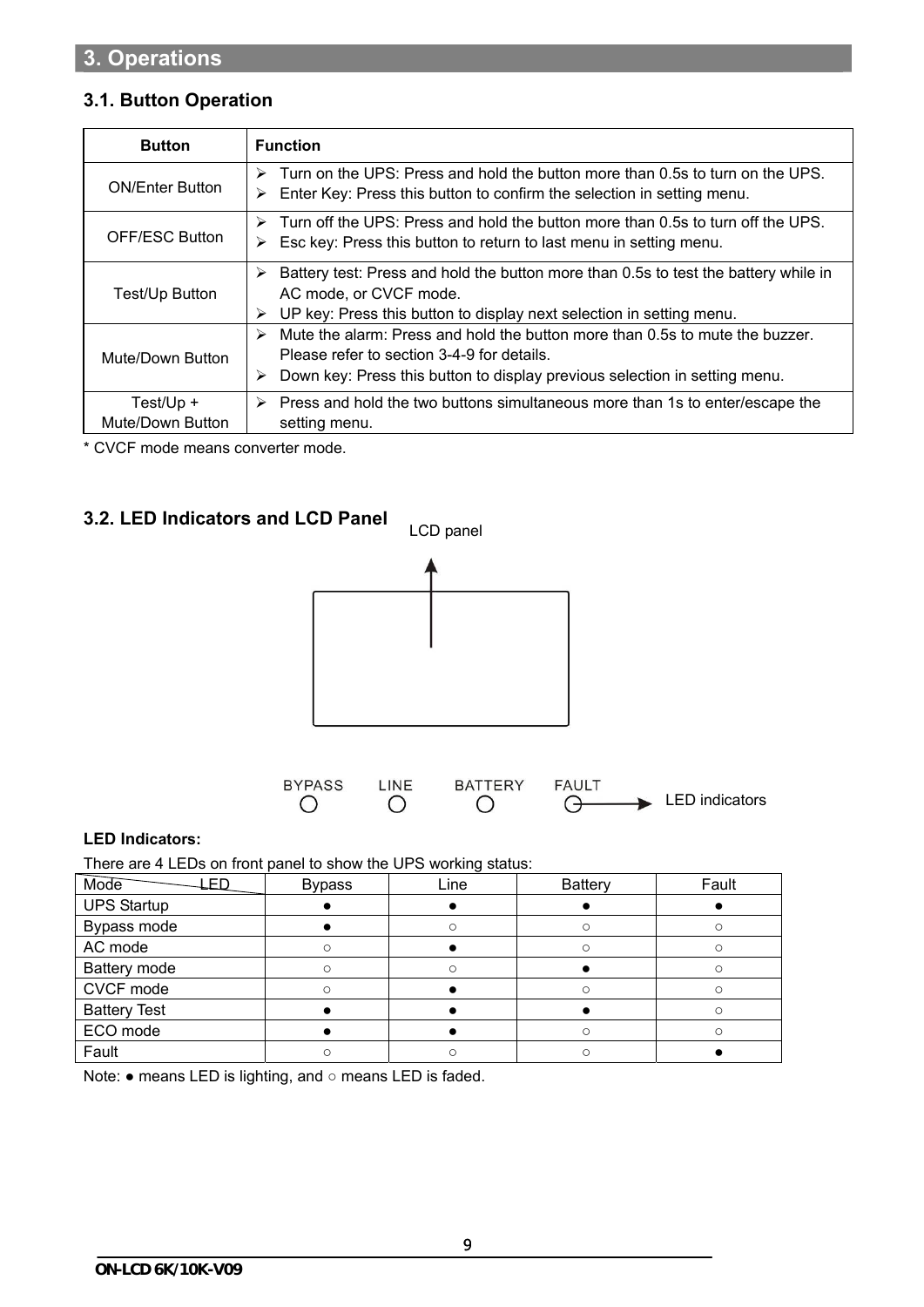#### **LCD Panel:**

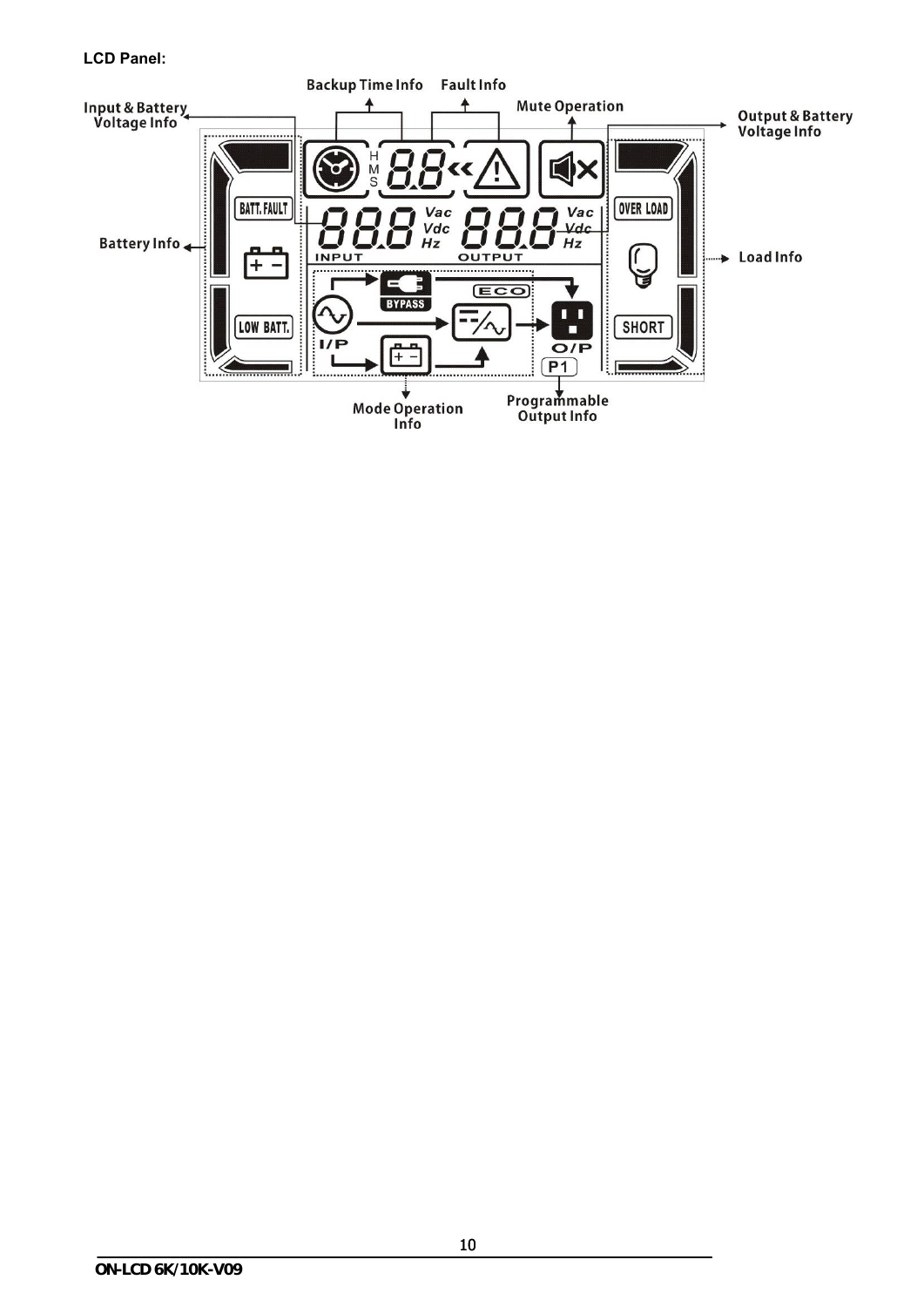| <b>Display</b>                                  | <b>Function</b>                                                                                                               |  |  |  |
|-------------------------------------------------|-------------------------------------------------------------------------------------------------------------------------------|--|--|--|
| <b>Backup time information</b>                  |                                                                                                                               |  |  |  |
|                                                 | Indicates the battery discharging time in numbers.<br>H: hours, M: minutes, S: seconds                                        |  |  |  |
| <b>Fault information</b>                        |                                                                                                                               |  |  |  |
|                                                 | Indicates that the warning and fault occurs.                                                                                  |  |  |  |
|                                                 | Indicates the fault codes, and the codes are listed in details in section 3-9.                                                |  |  |  |
| <b>Mute operation</b>                           |                                                                                                                               |  |  |  |
| Щ×                                              | Indicates that the UPS alarm is disabled.                                                                                     |  |  |  |
| <b>Output &amp; Battery voltage information</b> |                                                                                                                               |  |  |  |
|                                                 | Indicates the output voltage, frequency or battery voltage.<br>Vac: output voltage, Vdc: battery voltage, Hz: frequency       |  |  |  |
| <b>Load information</b>                         |                                                                                                                               |  |  |  |
|                                                 | Indicates the load level by 0-25%, 26-50%, 51-75%, and 76-100%.                                                               |  |  |  |
| <b>OVER LOAD</b>                                | Indicates overload.                                                                                                           |  |  |  |
| <b>SHORT</b>                                    | Indicates the load or the output is short.                                                                                    |  |  |  |
| Programmable output information                 |                                                                                                                               |  |  |  |
|                                                 | Indicates that the programmable outputs are working.                                                                          |  |  |  |
| <b>Mode operation information</b>               |                                                                                                                               |  |  |  |
|                                                 | Indicates the UPS connects to the mains.                                                                                      |  |  |  |
|                                                 | Indicates the battery is working.                                                                                             |  |  |  |
| <b>BYPASS</b>                                   | Indicates the bypass circuit is working.                                                                                      |  |  |  |
| ECO                                             | Indicates the ECO mode is enabled.                                                                                            |  |  |  |
|                                                 | Indicates the Inverter circuit is working.                                                                                    |  |  |  |
|                                                 | Indicates the output is working.                                                                                              |  |  |  |
| <b>Battery information</b>                      |                                                                                                                               |  |  |  |
|                                                 | Indicates the Battery capacity by 0-25%, 26-50%, 51-75%, and 76-100%.                                                         |  |  |  |
| <b>BATT, FAULT</b>                              | Indicates the battery is not connected.                                                                                       |  |  |  |
| <b>LOW BATT</b>                                 | Indicates low battery level and low battery voltage.                                                                          |  |  |  |
| Input & Battery voltage information             |                                                                                                                               |  |  |  |
|                                                 | Indicates the input voltage or frequency or battery voltage.<br>Vac: Input voltage, Vdc: battery voltage, Hz: input frequency |  |  |  |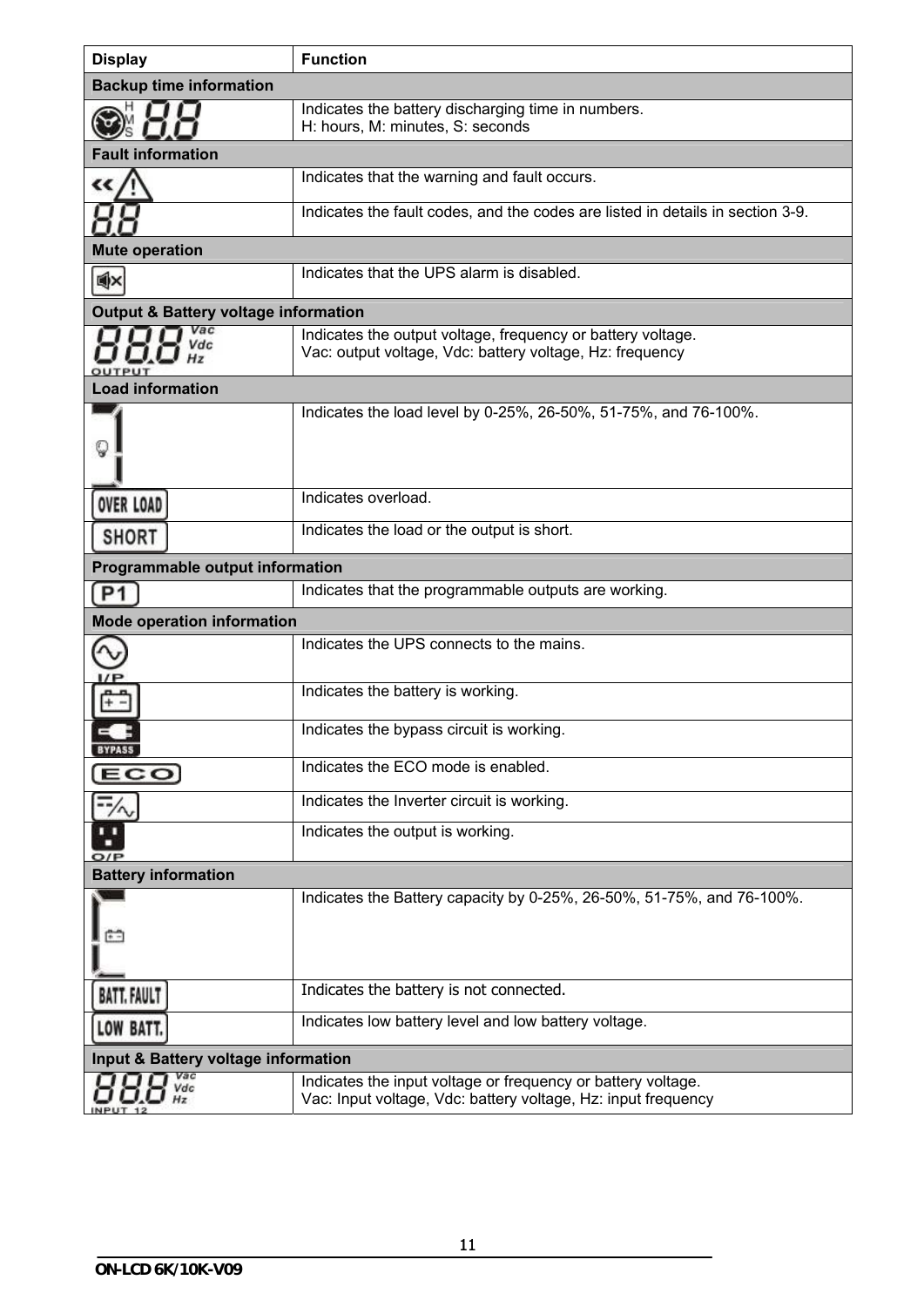# **3.3. Audible Alarm**

| <b>Description</b>                 | <b>Buzzer status</b>         | <b>Muted</b> |
|------------------------------------|------------------------------|--------------|
| <b>UPS status</b>                  |                              |              |
| Bypass mode                        | Beeping once every 2 minutes |              |
| Battery mode                       | Beeping once every 4 seconds | Yes          |
| Fault mode                         | Beeping continuously         |              |
| Warning                            |                              |              |
| Overload                           | Beeping twice every second   |              |
| Low battery                        |                              |              |
| <b>Battery unconnected</b>         |                              |              |
| Over charge                        |                              |              |
| EPO enable                         |                              |              |
| Fan failure/Over temperature       |                              | No           |
| Charger failure                    | Beeping once every second    |              |
| IP fuse broken                     |                              |              |
| Overload 3 times in 30min          |                              |              |
| <b>EPO</b> status                  |                              |              |
| Cover of maintain switch is open   |                              |              |
| Parallel protection                |                              |              |
| <b>Fault</b>                       |                              |              |
| Bus start failure                  |                              |              |
| Bus over                           |                              |              |
| <b>Bus under</b>                   |                              |              |
| Bus unbalance                      |                              |              |
| Inverter soft start failure        |                              |              |
| High Inverter voltage              |                              |              |
| Low Inverter voltage               |                              |              |
| Inverter output short circuited    |                              |              |
| Negative power fault               | Beeping continuously         |              |
| <b>Battery SCR short circuited</b> |                              | Yes          |
| Inverter relay short circuited     |                              |              |
| Battery voltage loss               |                              |              |
| Parallel communication failure     |                              |              |
| Parallel output current unbalance  |                              |              |
| Over temperature                   |                              |              |
| <b>CPU</b> communication failure   |                              |              |
| Overload                           |                              |              |
|                                    |                              |              |

# **3.4. Single UPS Operation**

#### **1. Turn on the UPS with utility power supply (in AC mode)**

1) After power supply is connected correctly, set the breaker of the battery pack at "ON" position (the step only available for long-run model). Then set the input breaker at "ON" position. At this time the fan is running and the UPS supplies power to the loads via the bypass. The UPS is operating in Bypass mode.

**NOTE:** When UPS is in Bypass mode, the output voltage will directly power from utility after you switch on the input breaker. In Bypass mode, the load is not protected by UPS. To protect your precious devices, you should turn on the UPS. Refer to next step.

- 2) Press and hold the "ON" button for 0.5s to turn on the UPS and the buzzer will beep once.
- 3) A few seconds later, the UPS will enter to AC mode. If the utility power is abnormal, the UPS will operate in Battery mode without interruption.

**NOTE:** When the UPS is running out battery, it will shut down automatically at Battery mode. When the utility power is restored, the UPS will auto restart in AC mode.

#### **2. Turn on the UPS without utility power supply (in Battery mode)**

- 1) Make sure that the breaker of the battery pack is at "ON" position (only for long-run model).
- 2) Press and hold the "ON" button for 0.5s to turn on the UPS, and the buzzer will beep once.
- 3) A few seconds later, the UPS will be turned on and enter to Battery mode.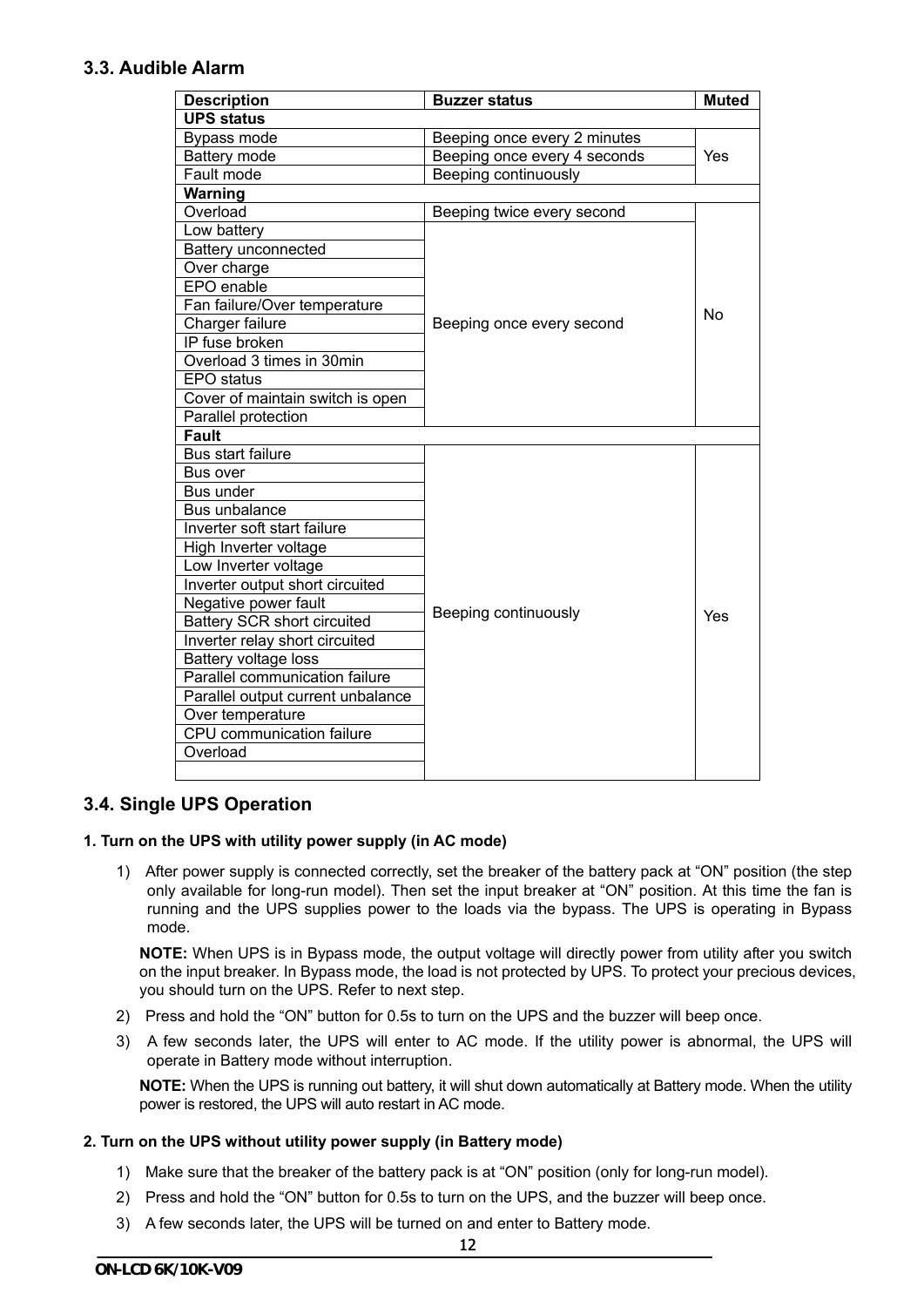#### **3. Connect devices to UPS**

After the UPS is turned on, you can connect devices to the UPS.

- 1) Turn on the UPS first and then switch on the devices one by one, the LCD panel will display total load level.
- 2) If it is necessary to connect the inductive loads such as a printer, the in-rush current should be calculated carefully to see if it meets the capacity of the UPS, because the power consumption of this kind of loads is too big.
- 3) If the UPS is overload, the buzzer will beep twice every second.
- 4) When the UPS is overload, please remove some loads immediately. It is recommended to have the total loads connected to the UPS less than 80% of its nominal power capacity to prevent overload for system safety.
- 5) If the overload time is over acceptable time listed in spec at AC mode, the UPS will automatically transfer to Bypass mode. After the overload is removed, it will return to AC mode. If the overload time is over acceptable time listed in spec at Battery mode, the UPS will become fault status. At this time, if bypass is enabled, the UPS will power to the load via bypass. If bypass function is disabled or the input power is not within bypass acceptable range, it will cut off output directly.

#### **4. Charge the batteries**

- 1) After the UPS is connected to the utility power, the charger will charge the batteries automatically except in Battery mode or during battery self-test.
- 2) Suggest to charge batteries at least 10 hours before use. Otherwise, the backup time may be shorter than expected time.
- 3) Make sure the battery numbers setting on the control board (Please refer to the section 3-4-12 for detailed setting) is consistent to real connection.

#### **5. Battery mode operation**

- 1) When the UPS is in Battery mode, the buzzer will beep according to different battery capacity. If the battery capacity is more than 25%, the buzzer will beep once every 4 seconds; If the battery voltage drops to the alarm level, the buzzer will beep quickly (once every sec) to remind users that the battery is at low level and the UPS will shut down automatically soon. Users could switch off some non-critical loads to disable the shutdown alarm and prolong the backup time (the UPS would cut off the programmable output terminal automatically when the programmable timer function is enabled). If there is no more load to be switched off at that time, you have to shut down all loads as soon as possible to protect the devices or save data. Otherwise, there is a risk of data loss or load failure.
- 2) In Battery mode, if buzzer sound annoys, users can press the Mute button to disable the buzzer.
- 3) The backup time of the long-run model depends on the external battery capacity.
- 4) The backup time may vary from different environment temperature and load type.
- 5) When setting backup time for 16.5 hours (default value from LCD panel), after discharging 16.5 hours, UPS will shut down automatically to protect the battery. This battery discharge protection can be enabled or disabled through LCD panel control. (Refer to 3-7 LCD setting section)

#### **6. Test the batteries**

- 1) If you need to check the battery status when the UPS is running in AC mode/CVCF mode/ECO mode, you could press the "Test" button to let the UPS do battery self-test.
- 2) To keep the system reliable, the UPS will perform the battery self-test automatically periodically. The default setting period is once per week.
- 3) Users also can set battery self-test through monitoring software.
- 4) If the UPS is at battery self-test, the LCD display and buzzer indication will be the same as at Battery mode except that the battery LED is flashing.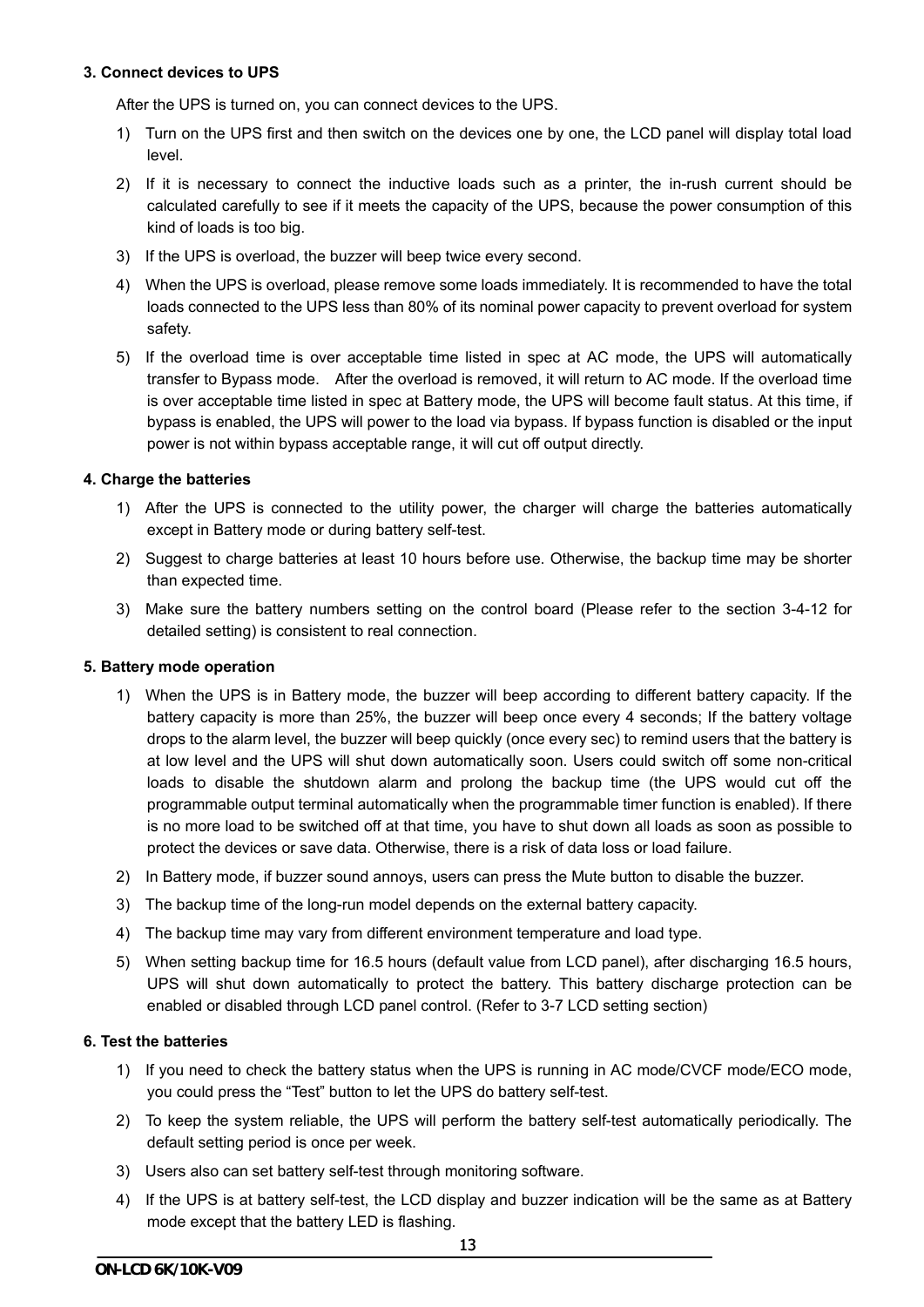#### **7. Turn off the UPS with utility power supply in AC mode**

1) Turn off the inverter of the UPS by pressing "OFF" button for at least 0.5s, and then the buzzer will beep once. The UPS will turn into Bypass mode.

**NOTE 1:** If the UPS has been set to enable the bypass output, it will bypass voltage from utility power to output sockets and terminal even though you have turned off the UPS (inverter).

**NOTE 2:** After turning off the UPS, please be aware that the UPS is working at Bypass mode and there is risk of power loss for connected devices.

2) In Bypass mode, output voltage of the UPS is still present. In order to cut off the output, switch off the input breaker. A few seconds later, there is no display shown on the display panel and UPS is complete off.

#### **8. Turn off the UPS without utility power supply in Battery mode**

- 1) Turn off the UPS by pressing "OFF" button for at least 0.5s, and then the buzzer will beep once.
- 2) Then UPS will cut off power to output and there is no display shown on the display panel.

#### **9. Mute the buzzer**

1) To mute the buzzer, please press the "Mute" button for at least 0.5s. If you press it again after the buzzer is muted, the buzzer will beep again.

2) Some warning alarms can't be muted unless the error is fixed. Please refer to section 3-3 for the details.

#### **10. Operation in warning status**

- 1) When Fault LED flashes and the buzzer beeps once every second, it means that there are some problems for UPS operation. Users can get the fault code from LCD panel. Please check the trouble shooting table in chapter 4 for details.
- 2) Some warning alarms can't be muted unless the error is fixed. Please refer to section 3-3 for the details.

#### **11. Operation in Fault mode**

- 1) When Fault LED illuminates and the buzzer beeps continuously, it means that there is a fatal error in the UPS. Users can get the fault code from display panel. Please check the trouble shooting table in chapter 4 for details.
- 2) Please check the loads, wiring, ventilation, utility, battery and so on after the fault occurs. Don't try to turn on the UPS again before solving the problems. If the problems can't be fixed, please contact the distributor or service people immediately.
- 3) For emergency case, please cut off the connection from utility, external battery, and output immediately to avoid more risk or danger.

#### **12. Operation of changing battery numbers**

- 1) This operation is only available for professional or qualified technicians.
- 2) Turn off the UPS. If the load couldn't be cut off, you should remove the cover of maintenance bypass switch on the rear panel and turn the maintenance switch to "BPS" position first.
- 3) Switch off the input breaker, and switch off the battery breaker (only available for long-run model).
- 4) Remove the cabinet, and then modify the jumper on the control board to set the battery numbers (refer to NOTE below). Then disconnect battery wire for standard model and modify the battery pack carefully. After complete the changes, put the cabinet back.

**NOTE:** JP1 setting on the control board: please shorts the Pin5 & Pin6 and Pin7 & Pin8 for 20 pcs batteries; shorts the Pin5 & Pin6 and keeps Pin7 & Pin8 open for 19 pcs batteries, and keeps every pin open for 18 pcs batteries.

5) Switch on the input breaker and the UPS will enter Bypass mode. If the UPS is in maintenance Bypass mode, turn the maintenance switch to "UPS" position and then turn on the UPS.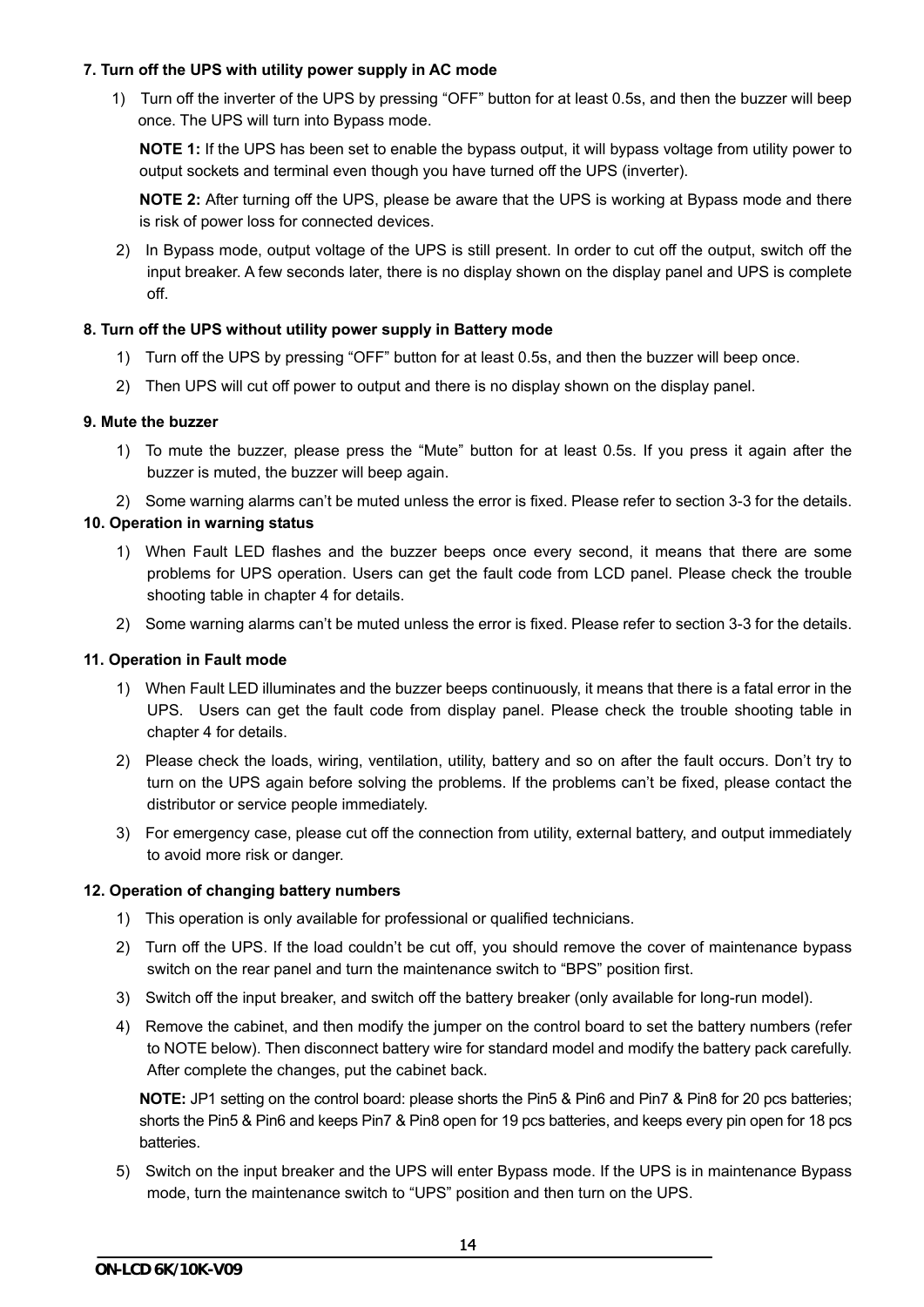# **3.5. Parallel Operation**

#### **1. Parallel system connection**

- 1) Make sure all of the UPSs are parallel models, and follow the wiring refer to section 2-4.
- 2) Turn off the input and output breakers of each UPS, and turn off the battery breaker if the UPS is long-run model.
- 3) Turn on the input breaker of the each UPS and measure the voltage difference between the output line1 of each UPS with multimeter. If the voltage difference is less than 1V, it means all connections are correct. If the difference is larger than 1V, check if the wirings are connected correctly.
- 4) Turn on the input breakers of all UPSs in the parallel systems. Before turning on each UPS in turns, check if PAR001~PAR003 are displayed in each UPS sequentially. If no "PAR××" exists in any UPS, please check if the parallel cables are connected correctly.
- 5) Turn on each UPS in turns. Make sure that AC mode LED or Battery mode LED displays in each UPS. Measure the output voltage of each UPS to check if the voltage difference is less than 2V (typical 1V) with multimeter. If the difference is more than 2V, please check that parallel cable or share current cable are connected well. If they are all connected well, maybe it's UPS internal issue. Please contact your local distributor or service center for help.
- 6) Turn off each UPS in turns and after all of them transfer to Bypass mode, turn on the output breaker of each unit.
- 7) Turn on the UPSs in the AC mode and then the parallel system connection is complete.

#### **2. Add one new unit into the parallel system**

- 1) You cannot add one new unit into the parallel system when whole system is running. You must cut off the load and shutdown the system.
- 2) Make sure all of the UPS are the parallel models, and follow the wiring refer to section 2-3.
- 3) Install the new parallel system refers to the previous section.

#### **3. Remove one unit from the parallel system**

There are two methods to remove one unit from the parallel system:

#### First method:

- 1) Press the "OFF" key twice and each time should last for more than 0.5s. Then, the UPS will enter into bypass mode without output.
- 2) Turn off the output breaker of this unit, and then turn off the input breaker of this unit.
- 3) After it shuts down, you can turn off the battery breaker (for long-run model) and remove the parallel cable and share current cable. Then, remove the unit from the parallel system.

#### Second method:

- 1) If the bypass is abnormal, you cannot remove the UPS without interruption. You must cut off the load and shut down the system.
- 2) Make sure the bypass setting is enabled in each UPS and then turn off the running system. All UPSs will transfer to Bypass mode. Remove all the maintenance bypass covers and set the maintenance switches from "UPS" to "BPS". Turn off the input breakers and battery breakers.
- 3) Remove the UPS that you want.
- 4) Turn on the input breaker of the remaining UPSs and the system will transfer to Bypass mode.
- 5) Set the maintenance switches from "BPS" to "UPS and put the maintenance bypass covers back. Turn on the remaining UPSs and finish the parallel system connection.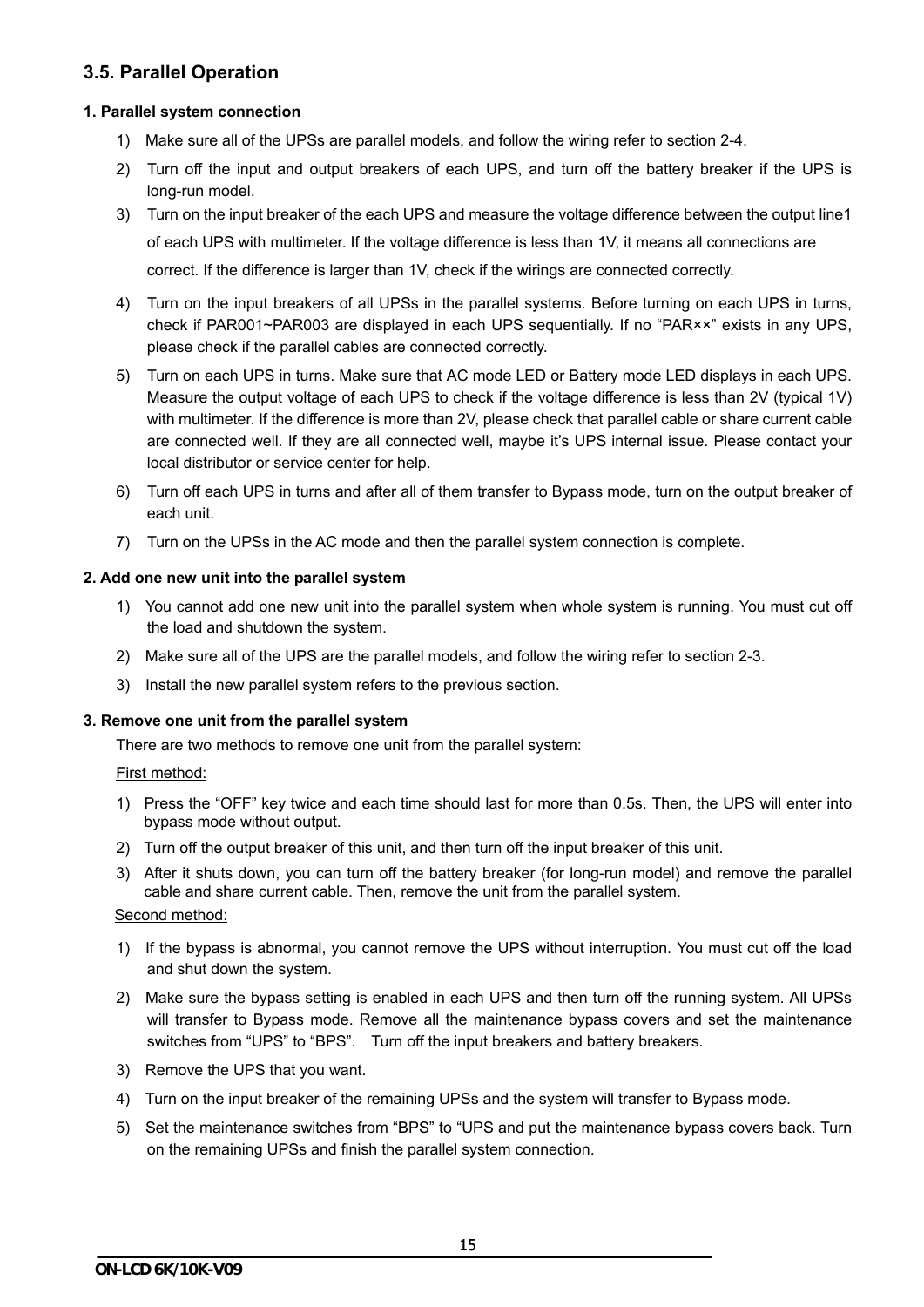# **Warning:** (Only for the parallel system)

- Before turning on the parallel system to activate inverter, make sure that all unit's maintenance switch at the same position.
- When parallel system is turned on to work through inverter, please do not operate the maintenance switch of any unit.

# **3.6. Abbreviation Meaning in LCD Display**

| <b>Abbreviation</b> | <b>Display content</b> | <b>Meaning</b>              |
|---------------------|------------------------|-----------------------------|
| <b>ENA</b>          |                        | Enable                      |
| <b>DIS</b>          |                        | Disable                     |
| <b>ATO</b>          |                        | Auto                        |
| <b>BAT</b>          |                        | <b>Battery</b>              |
| <b>NCF</b>          |                        | Normal mode (not CVCF mode) |
| CF                  |                        | CVCF mode                   |
| <b>SUB</b>          |                        | Subtract                    |
| <b>ADD</b>          |                        | Add                         |
| ON                  |                        | On                          |
| <b>OFF</b>          |                        | Off                         |
| <b>FBD</b>          |                        | Not allowed                 |
| <b>OPN</b>          |                        | Allow                       |
| <b>RES</b>          |                        | Reserved                    |
| <b>PAR</b>          |                        | Parallel                    |

# **3.7. LCD Setting**

There are three parameters to set up the UPS. Refer to following diagram.



Parameter 1: It's for program alternatives. There are 15 programs to set up. Refer to below table.

Parameter 2 and parameter 3 are the setting options or values for each program.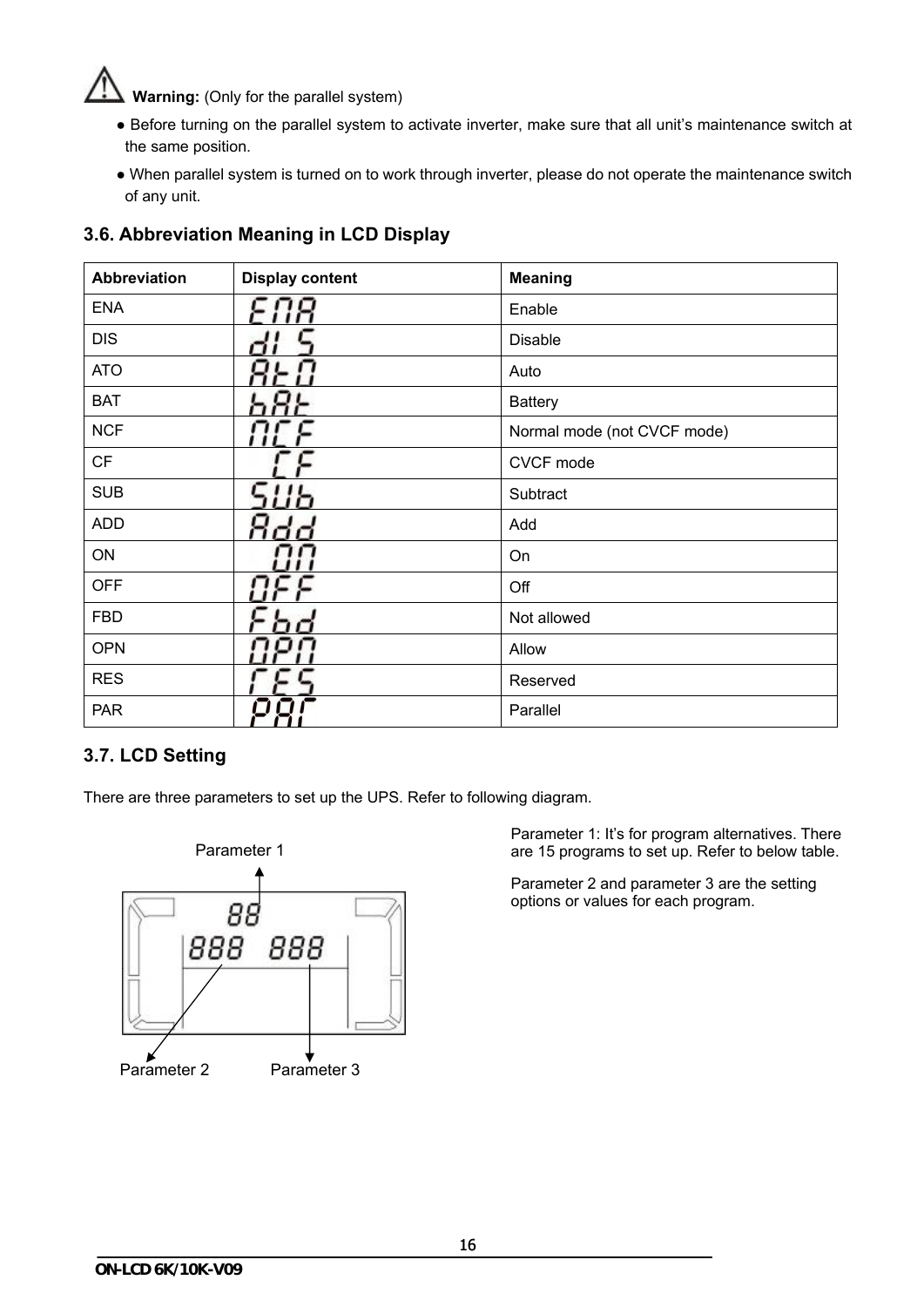#### **15 programs available list for parameter 1:**

| Code            | Description                            | <b>Bypass</b> | АC | ECO | <b>CVCF</b> | <b>Battery</b> | <b>Battery</b><br>Test |
|-----------------|----------------------------------------|---------------|----|-----|-------------|----------------|------------------------|
| 01              | Output voltage                         | Y             |    |     |             |                |                        |
| 02              | Output frequency                       | Y             |    |     |             |                |                        |
| 03              | Voltage range for bypass               | Y             |    |     |             |                |                        |
| 04              | Frequency range for bypass             | Y             |    |     |             |                |                        |
| 05              | ECO mode enable/disable                | Y             |    |     |             |                |                        |
| 06              | Voltage range for ECO mode             | Y             |    |     |             |                |                        |
| 07              | ECO mode frequency range setting       | Y             |    |     |             |                |                        |
| 08              | Bypass mode setting                    | Y             | Υ  |     |             |                |                        |
| 09              | Battery backup time setting            | Y             | Υ  | Υ   | Υ           | Y              | Y                      |
| 10              | Programmable output setting            | Υ             | Υ  | Υ   | Υ           | Υ              | ٧                      |
| 11              | Shutdown point for programmable output | Y             | Υ  | Υ   | Υ           | Υ              | v                      |
| 12 <sup>2</sup> | Hot standby function enable/disable    | Υ             | Υ  | Υ   | Υ           | Υ              | Υ                      |
| 13              | Battery voltage adjustment             | Y             | Υ  | Y   | Y           | Y              | ٧                      |
| 14              | Charger voltage adjustment             | Υ             | Υ  | Υ   | Υ           | Υ              | Υ                      |
| 15              | Output voltage adjustment              |               | Y  |     | Y           | Y              |                        |

\*Y means that this program can be set in this mode.

\*\*Programmable output setting is not supported by Rack models.

Note: All parameter settings will be saved only when UPS shuts down normally with internal or external battery connection. (Normal UPS shutdown means turning off input breaker in bypass mode).

### **01: Output voltage**

| <b>Interface</b> | <b>Setting</b>                                                                                                                                                                                                                                                     |
|------------------|--------------------------------------------------------------------------------------------------------------------------------------------------------------------------------------------------------------------------------------------------------------------|
|                  | Parameter 3: Output voltage<br>You may choose the following output voltage in parameter 3:<br>208: Presents output voltage is 208Vac<br>220: Presents output voltage is 220Vac<br>230: Presents output voltage is 230Vac<br>240: Presents output voltage is 240Vac |

#### **02: Output frequency**

| Interface                           | <b>Setting</b>                                                                                                                                                                                                                                                                                                                                                                                                                                                      |
|-------------------------------------|---------------------------------------------------------------------------------------------------------------------------------------------------------------------------------------------------------------------------------------------------------------------------------------------------------------------------------------------------------------------------------------------------------------------------------------------------------------------|
| 60 Hz, CVCF mode<br>82«<br>600… CF  | <b>Parameter 2: Output Frequency</b><br>Setting the output frequency. You may choose following three<br>options in parameter 2:<br>50.0Hz: The output frequency is setting for 50.0Hz.<br>60.0Hz: The output frequency is setting for 60.0Hz.<br>ATO: If selected, output frequency will be decided according to the<br>latest normal utility frequency. If it is from 46Hz to 54Hz, the output<br>frequency will be 50.0Hz. If it is from 56Hz to 64Hz, the output |
| 50 Hz, Normal mode                  | frequency will be 60.0Hz. ATO is default setting.                                                                                                                                                                                                                                                                                                                                                                                                                   |
| <b>D</b> P«<br>500 <sub>m</sub> በርF | Parameter 3: Frequency mode<br>Setting output frequency at CVCF mode or not CVCF mode. You<br>may choose following two options in parameter 3:<br>CF: Setting UPS to CVCF mode. If selected, the output frequency<br>will be fixed at 50Hz or 60Hz according to setting in parameter 2. The<br>input frequency could be from 46Hz to 64Hz.<br><b>NCF:</b> Setting UPS to normal mode (not CVCF mode). If selected, the                                              |
| <b>ATO</b>                          | output frequency will synchronize with the input frequency within                                                                                                                                                                                                                                                                                                                                                                                                   |
| <b>D2«</b><br>RŁO                   | 46~54 Hz at 50Hz or within 56~64 Hz at 60Hz according to setting in<br>parameter 2. If 50 Hz selected in parameter 2, UPS will transfer to<br>battery mode when input frequency is not within 46~54 Hz. If 60Hz<br>selected in parameter 2, UPS will transfer to battery mode when<br>input frequency is not within 56~64 Hz.<br>*If Parameter 2 is ATO, the Parameter 3 will show the current<br>frequency.                                                        |
|                                     | 17                                                                                                                                                                                                                                                                                                                                                                                                                                                                  |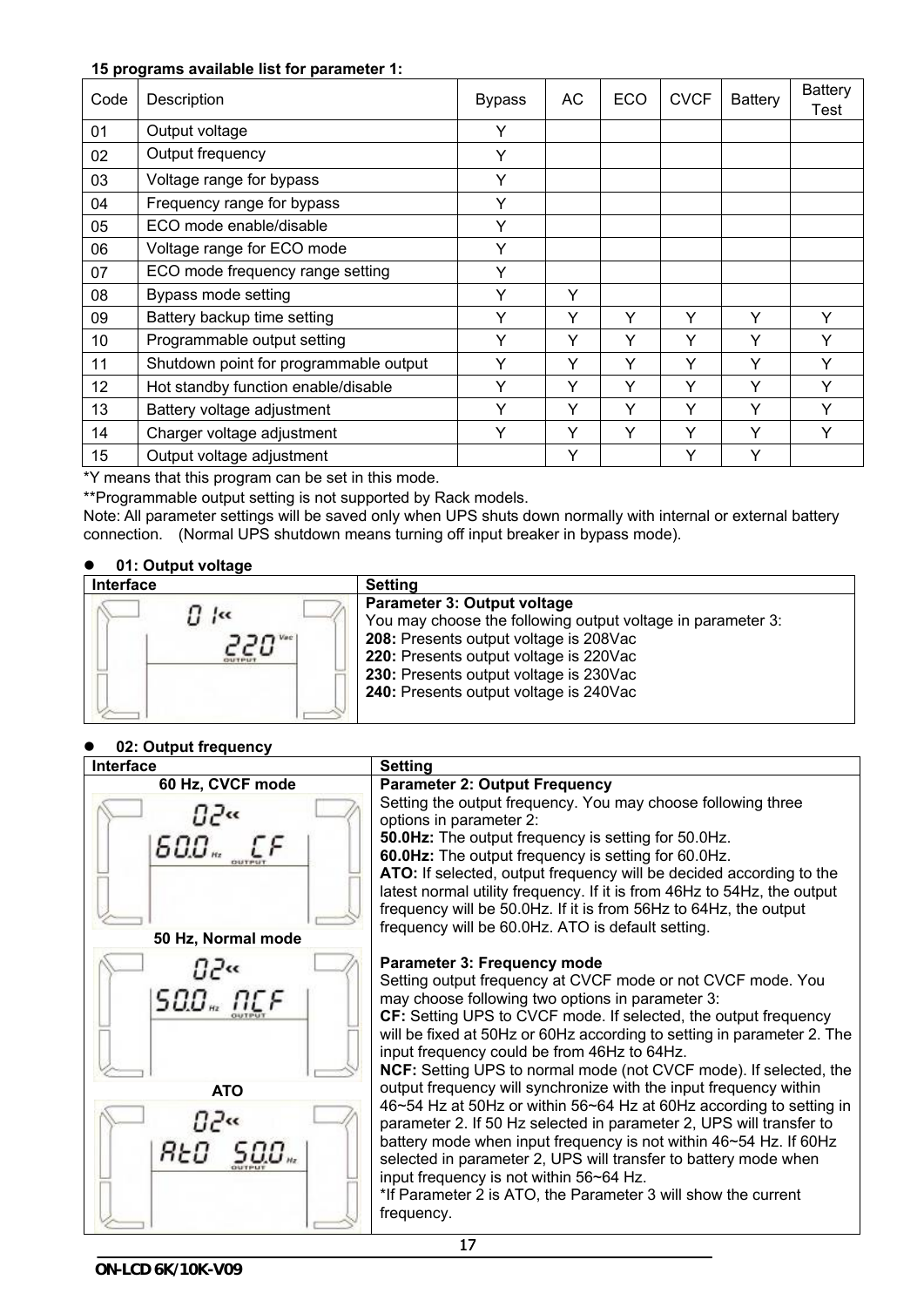**Note: If the UPS is set to CVCF mode, the bypass function will be disabled automatically. But when a single UPS without parallel function is powered on with mains and before the UPS finished the startup, there will be a few seconds of voltage pulse (same as the input voltage) on the bypass output.** 

**If you need to remove the pulse on this mode to protect your load better, you could contact the dealer for help. For the UPS with parallel function, this pulse situation won't happen.** 

#### **03: Voltage range for bypass**



#### **04: Frequency range for bypass**



#### **05: ECO mode enable/disable**



| Setting                                                            |
|--------------------------------------------------------------------|
| Parameter 3: Enable or disable ECO function. You may choose        |
| following two options:                                             |
| <b>DIS:</b> disable ECO function                                   |
| <b>ENA:</b> enable ECO function                                    |
| If ECO function is disabled, voltage range and frequency range for |
| ECO mode still can be set, but it is meaningless unless the ECO    |
| function is enabled.                                               |
|                                                                    |

### **06: Voltage range for ECO mode**

| <b>Interface</b>    | <b>Setting</b>                                                                                                                                                                                                                          |
|---------------------|-----------------------------------------------------------------------------------------------------------------------------------------------------------------------------------------------------------------------------------------|
| <b>175«</b><br>ECO) | <b>Parameter 2:</b> Low voltage point in ECO mode. The setting range is<br>from 5% to 10% of the nominal voltage.<br><b>Parameter 3: High voltage point in ECO mode. The setting range is</b><br>from 5% to 10% of the nominal voltage. |

### **07: Frequency range for ECO mode**

| <b>Interface</b> | <b>Setting</b>                                                                                                                                                                                                                                                                                                                                                                                                        |
|------------------|-----------------------------------------------------------------------------------------------------------------------------------------------------------------------------------------------------------------------------------------------------------------------------------------------------------------------------------------------------------------------------------------------------------------------|
| (ECO)            | Parameter 2: Set low frequency point for ECO mode.<br>50 Hz system: Setting range is from 46.0Hz to 48.0Hz.<br>60 Hz system: Setting range is from 56.0Hz to 58.0Hz.<br>The default value is 48.0Hz/58.0Hz.<br><b>Parameter 3: Set high frequency point for ECO mode.</b><br>50 Hz: Setting range is from 52.0Hz to 54.0 Hz.<br>60 Hz: Setting range is from 62.0Hz to 64.0Hz.<br>The default value is 52.0Hz/62.0Hz. |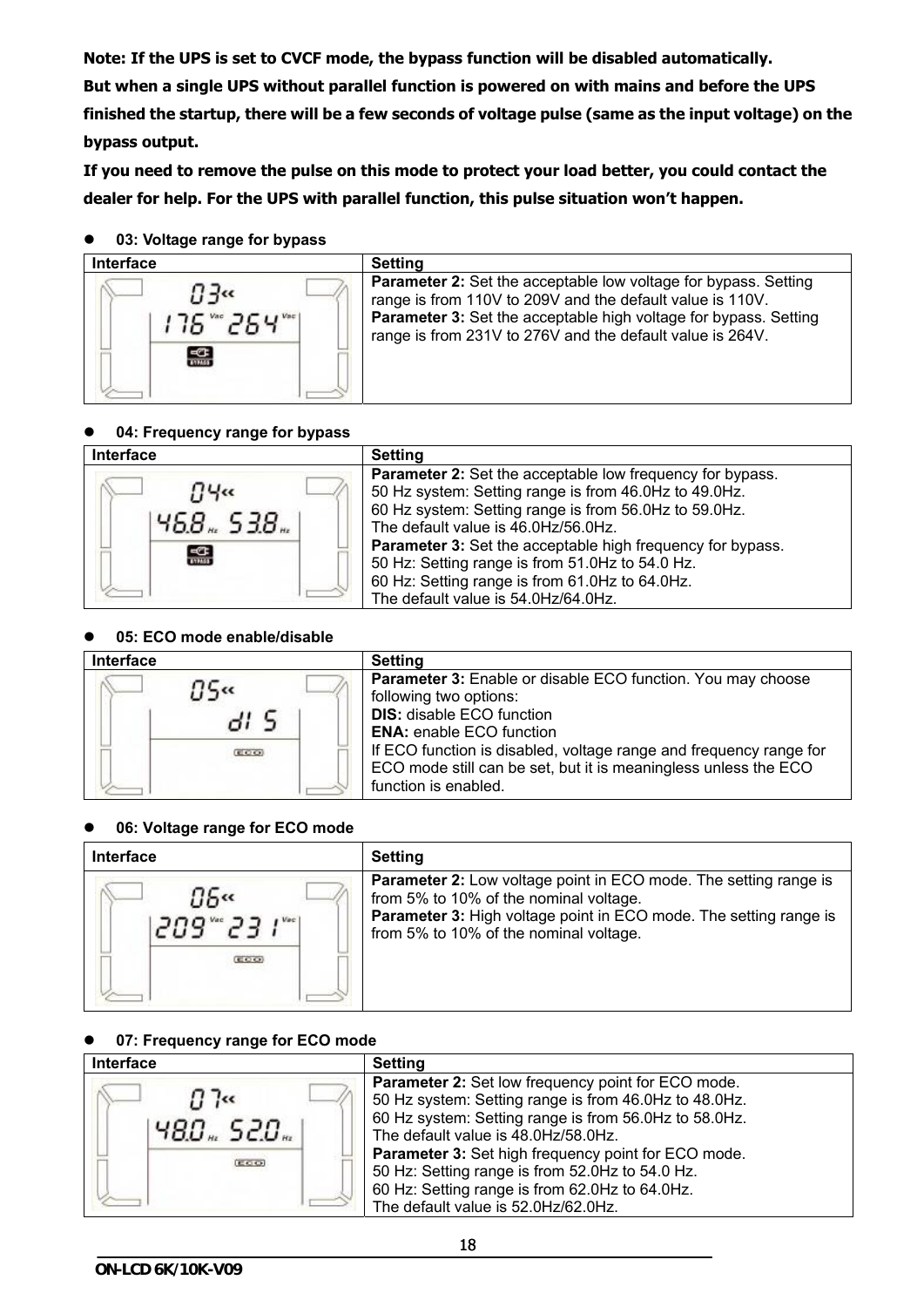#### **08: Bypass mode setting**

| Interface                     | <b>Setting</b>                                                                                                                                                                                                                                                                                                                                                                                                                                                                                                                                                                                                  |
|-------------------------------|-----------------------------------------------------------------------------------------------------------------------------------------------------------------------------------------------------------------------------------------------------------------------------------------------------------------------------------------------------------------------------------------------------------------------------------------------------------------------------------------------------------------------------------------------------------------------------------------------------------------|
| NPN FNR<br>$rac{1}{\sqrt{2}}$ | <b>Parameter 2:</b><br>OPN: Bypass allowed. When selected, UPS will run at Bypass mode<br>depending on bypass enabled/disabled setting.<br>FBD: Bypass not allowed. When selected, it's not allowed for running<br>in Bypass mode under any situations.<br><b>Parameter 3:</b><br><b>ENA:</b> Bypass enabled. When selected, Bypass mode is activated.<br>DIS: Bypass disabled. When selected, automatic bypass is<br>acceptable, but manual bypass is not allowed. Manual bypass<br>means users manually operate UPS for Bypass mode. For example,<br>pressing OFF button in AC mode to turn into Bypass mode. |

#### **09: Battery backup time setting**

| <b>Interface</b> | <b>Setting</b>                                                                                                                                                                                                                                                                               |
|------------------|----------------------------------------------------------------------------------------------------------------------------------------------------------------------------------------------------------------------------------------------------------------------------------------------|
|                  | <b>Parameter 3:</b><br>000~999: Set the maximum backup time from 0min to 999min. UPS<br>will shut down to protect battery after backup time arrives. The<br>default value is 990min.<br><b>DIS:</b> Disable battery discharge protection and backup time will<br>depend on battery capacity. |

#### **10: Programmable output setting**



**Parameter 3:** Set programmable output. You may choose the following three options: **ON:** Programmable output is manually switched on timelessly. **OFF:** Programmable output is manually switched off. However, if UPS restarts, this setting will automatically go to "ATO" status. **ATO:** Programmable output is automatically turned on or cut off according to battery or load status. When the battery voltage is lower than the setting point, or shutdown time arrives, the programmable output will be cut off automatically. After the utility is recovering, the output will turn on automatically. If overload happens, the programmable output also will be cut off automatically. If it happens 3 times, the programmable output will be cut off until it is manually switched on.

### **11: Shutdown point for programmable output**

| Interface              | <b>Setting</b>                                                                                                                                                                                                                                                                    |
|------------------------|-----------------------------------------------------------------------------------------------------------------------------------------------------------------------------------------------------------------------------------------------------------------------------------|
| ч<br>$\overline{O/P}$  | Parameter 2: 001.<br>Set shutdown time for programmable output.<br>Parameter 3: Shutdown time in minutes.<br>Setting range is from 0 to 300. When shutdown time arrives, the<br>programmable output terminal will be cut off. The default value is 30<br>minutes.                 |
| ¦<<<br>שטט<br>н<br>Q/P | Parameter 2: 002<br>Set shutdown voltage for programmable output.<br>Parameter 3: Shutdown voltage in V.<br>Setting range is from 11.2 to 13.6. If the battery voltage is less than<br>the setting point, the programmable output will be cut off. The default<br>value is 11.2V. |

**12: Hot standby function enable/disable**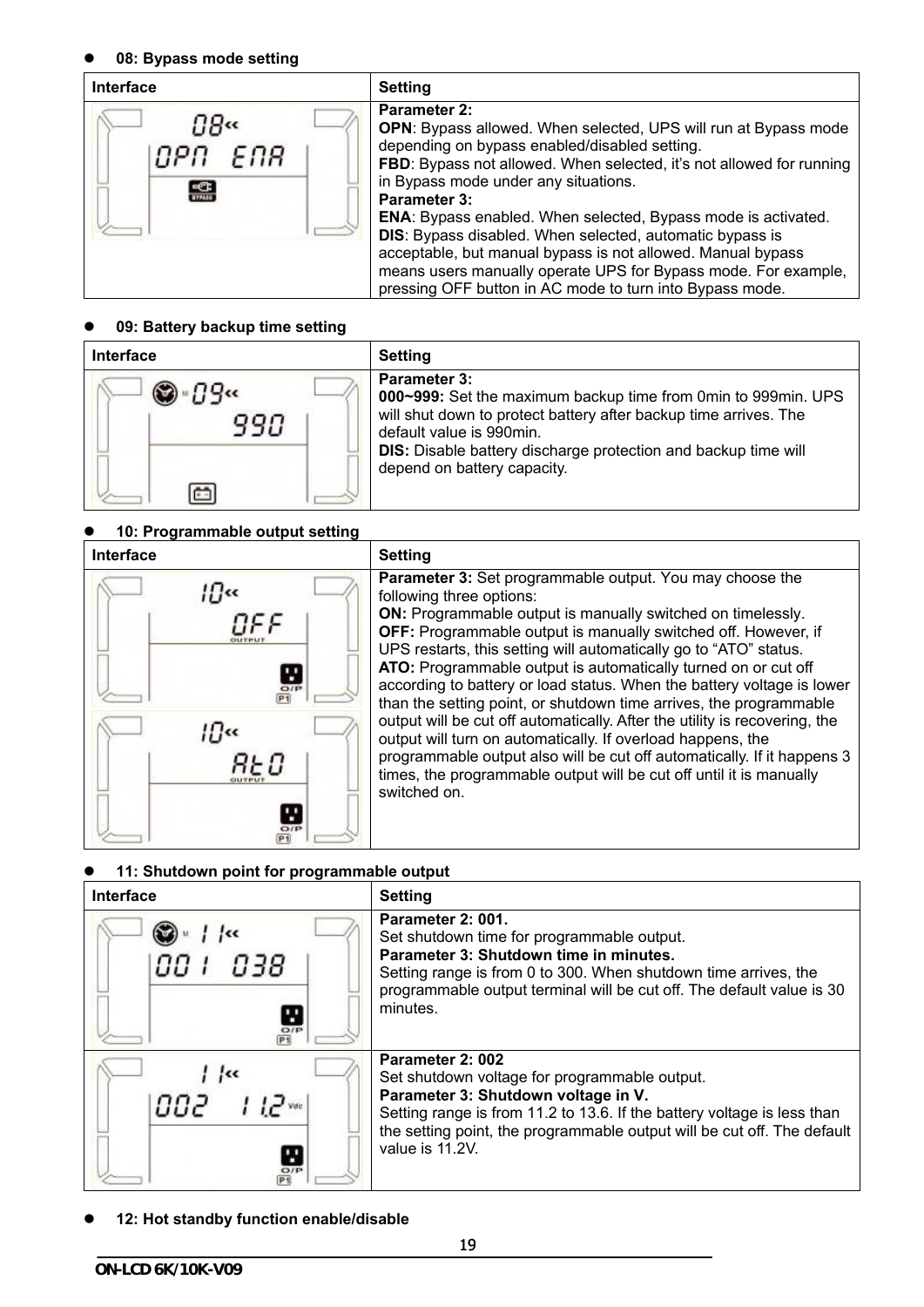| Interface         | <b>Setting</b>                                                                                                                                                                                                                                                                                                                                                                                                                      |
|-------------------|-------------------------------------------------------------------------------------------------------------------------------------------------------------------------------------------------------------------------------------------------------------------------------------------------------------------------------------------------------------------------------------------------------------------------------------|
| ی آبر!<br>858 YES | Parameter 2: HS.H<br>Enable or disable Hot standby function. You may choose following<br>two options in Parameter 3:<br>YES: Hot standby function is enabled. It means that the current UPS<br>is set to host of the hot standby function, and it will restart after AC<br>recovery even without battery connected.<br>NO: Hot standby function is disabled. The UPS is running at normal<br>mode and can't restart without battery |

#### **13: Battery voltage adjustment**



#### **14: Charger voltage adjustment**

| <b>Interface</b> | Setting                                                                                                                                                                                                                                                                                                                                                                                                                             |
|------------------|-------------------------------------------------------------------------------------------------------------------------------------------------------------------------------------------------------------------------------------------------------------------------------------------------------------------------------------------------------------------------------------------------------------------------------------|
| Bdd B25          | <b>Parameter 2: you may choose Add or Sub to adjust charger voltage</b><br><b>Parameter 3:</b> the voltage range is from 0V to 9.9V, the default value<br>is $0V$ .<br><b>NOTE:</b><br>*Before making voltage adjustment, be sure to disconnect all<br>batteries first to get the accurate charger voltage.<br>*We strongly suggest to use the default value (0). Any modification<br>should be suitable to battery specifications. |

#### **15: Output voltage adjustment**

| <b>Interface</b> | <b>Setting</b>                                                                                                                                                       |
|------------------|----------------------------------------------------------------------------------------------------------------------------------------------------------------------|
| 'Add Ol6™l       | <b>Parameter 2:</b> you may choose Add or Sub to adjust inverter voltage<br><b>Parameter 3:</b> the voltage range is from 0V to 6.4V, the default value<br>is $0V$ . |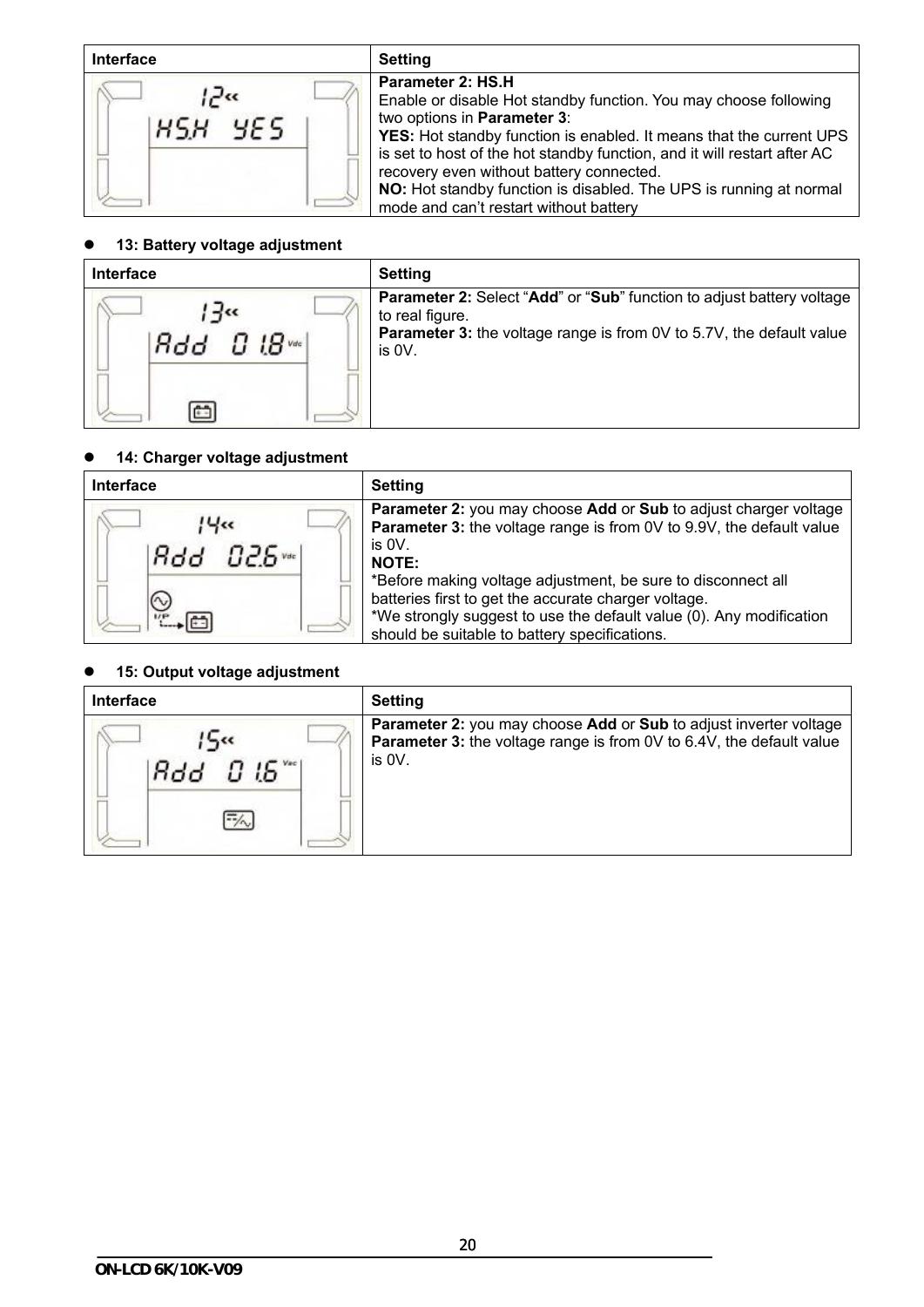# **3.8. Operating Mode/Status Description**

If parallel UPS systems are successfully set up, it will show one more screen with "PAR" in parameter 2 and be assigned number in parameter 3 as below parallel screen diagram. The master UPS will be default assigned as "001" and slave UPSs will be assigned as either "002" or "003". The assigned numbers may be changed dynamically in the operation.



| <b>Operating mode/status</b> |             |                                                                                      |  |  |  |  |
|------------------------------|-------------|--------------------------------------------------------------------------------------|--|--|--|--|
| AC mode                      | Description | When the input voltage is within acceptable range, UPS will provide pure             |  |  |  |  |
|                              |             | and stable AC power to output. The UPS will also charge the battery at AC            |  |  |  |  |
|                              |             | mode.                                                                                |  |  |  |  |
|                              | LCD display | 500 - 500 -<br>228<br>2 C U<br>r÷<br>္မ                                              |  |  |  |  |
| ECO mode                     | Description | When the input voltage is within voltage regulation range and ECO mode is            |  |  |  |  |
|                              |             | enabled, UPS will bypass voltage to output for energy saving.                        |  |  |  |  |
|                              | LCD display | Q<br>ECO<br>v                                                                        |  |  |  |  |
| CVCF mode                    | Description | When input frequency is within 46 to 64Hz, the UPS can be set at a                   |  |  |  |  |
|                              |             | constant output frequency, 50 Hz or 60 Hz. The UPS will still charge battery         |  |  |  |  |
|                              |             | under this mode.                                                                     |  |  |  |  |
|                              | LCD display | ΓF<br>ΓF<br>623 SOO<br>Ç<br>r٩<br>$+ -$                                              |  |  |  |  |
| Battery mode                 | Description | When the input voltage is beyond the acceptable range or power failure,              |  |  |  |  |
|                              |             | UPS will backup power from battery and alarm will beep every 4 seconds.              |  |  |  |  |
|                              | LCD display | 229…500…<br>ט <i>ב</i> י <sub>צי</sub> פ כ<br>Q<br>帶<br>的<br>Ç<br>B<br>Ò<br>O/I<br>e |  |  |  |  |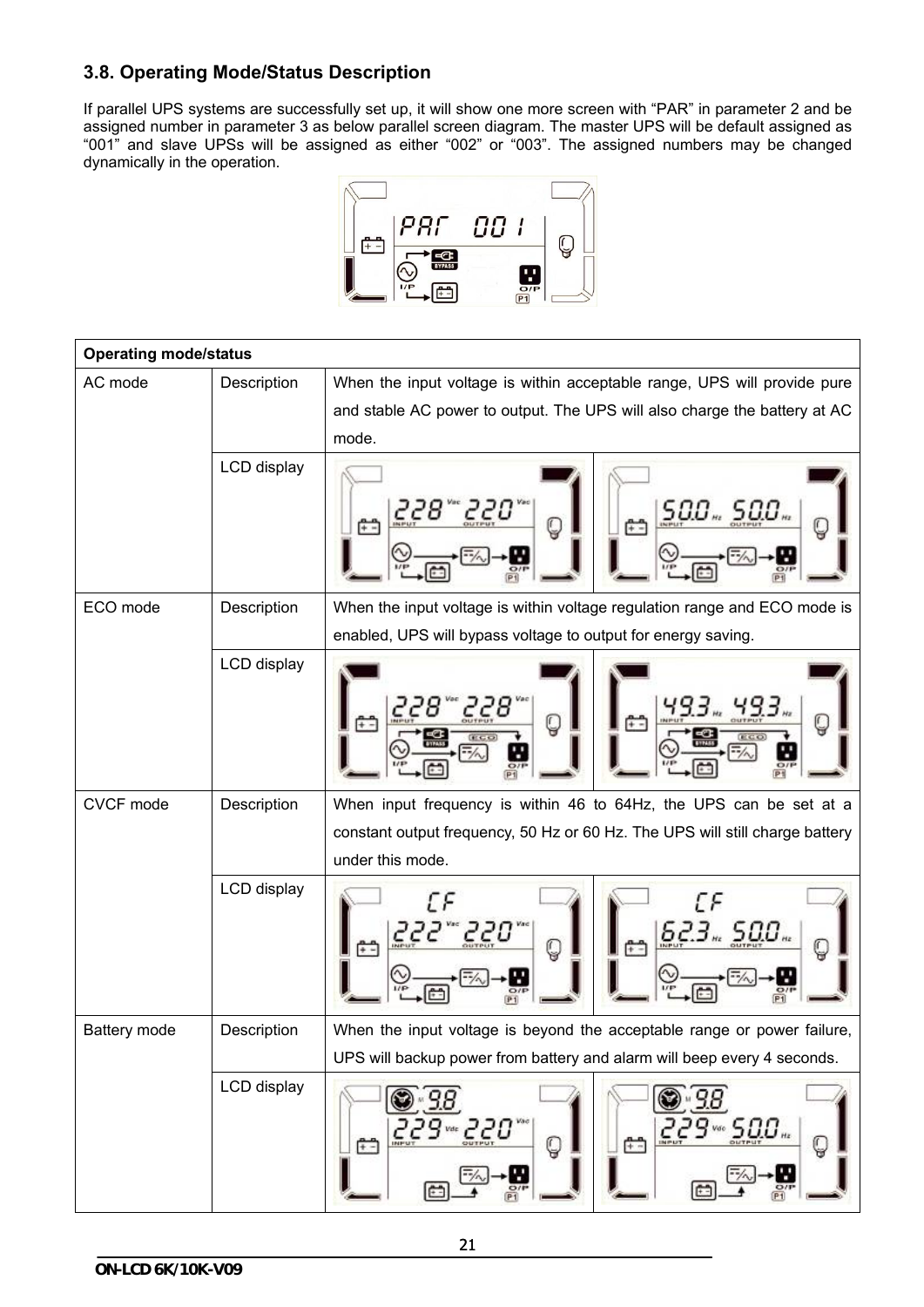| Bypass mode         | Description | When input voltage is within acceptable range and bypass is enabled, turn    |  |  |  |  |
|---------------------|-------------|------------------------------------------------------------------------------|--|--|--|--|
|                     |             | off the UPS and it will enter Bypass mode. Alarm beeps every two minutes.    |  |  |  |  |
|                     | LCD display | 86<br>86<br>Q<br>$\sqrt{2}$<br>$+ -$<br><b>STARS</b><br>Ŧ<br>11              |  |  |  |  |
| <b>Battery Test</b> | Description | When UPS is in AC mode or CVCF mode, press "Test" key for more than          |  |  |  |  |
|                     |             | 0.5s. Then the UPS will beep once and start "Battery Test". The line         |  |  |  |  |
|                     |             | between I/P and inverter icons will blink to remind users. This operation is |  |  |  |  |
|                     |             | used to check the battery status.                                            |  |  |  |  |
|                     | LCD display | f÷"<br>Ç<br>$+ -$<br>ç<br>$\overline{UP}$                                    |  |  |  |  |
| <b>Fault status</b> | Description | When UPS has fault happened, it will display fault messages in LCD panel.    |  |  |  |  |
|                     | LCD display | WER LOAD<br><b>DVIR LOAD</b><br>Q<br>Ë<br>Ų<br>e.                            |  |  |  |  |

# **3.9. Fault Code**

| <b>Fault event</b>              | <b>Fault code</b> | <b>Icon</b>  | <b>Fault event</b>                 | <b>Fault code</b> | Icon      |
|---------------------------------|-------------------|--------------|------------------------------------|-------------------|-----------|
| Bus start failure               | 01                | None         | Negative power fault               | 1Α                | None      |
| Bus over                        | 02                | None         | <b>Battery SCR short circuited</b> | 21                | None      |
| Bus under                       | 03                | None         | Inverter relay short circuited     | 24                | None      |
| Bus unbalance                   | 04                | None         | Parallel communication failure     | 35                | None      |
| Inverter soft start failure     | 11                | None         | Parallel output current            | 36                | None      |
|                                 |                   |              | unbalance                          |                   |           |
| High Inverter voltage           | 12                | None         | Over temperature                   | 41                | None      |
| Low Inverter voltage            | 13                | None         | CPU communication failure          | 42                | None      |
| Inverter output short circuited | 14                | <b>SHORT</b> | Overload                           | 43                | OVER LOAD |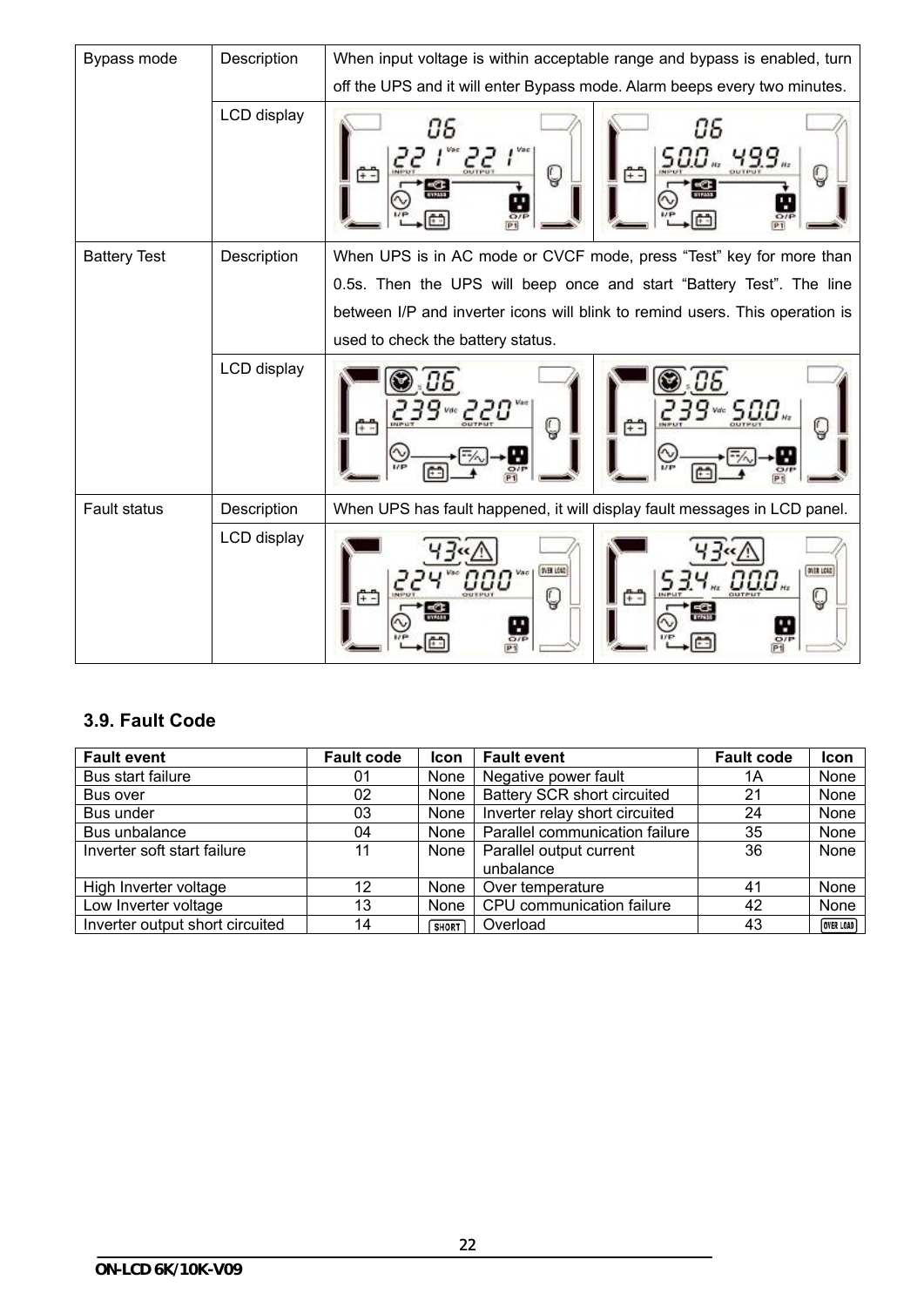# **3.10. Warning Indicator**

| <b>Warning</b>               | Icon (flashing) | Alarm                      |
|------------------------------|-----------------|----------------------------|
| <b>Battery low</b>           | LOW BATT.       | Beeping every second       |
| Overload                     | OVER LOAD       | Beeping twice every second |
| Battery unconnected          | BATT. FAULT     | Beeping every second       |
| Over charge                  |                 | Beeping every second       |
| EPO enable                   | сρ              | Beeping every second       |
| Fan failure/Over temperature |                 | Beeping every second       |
| Charger failure              | + -             | Beeping every second       |
| I/P fuse broken              |                 | Beeping every second       |
| Overload 3 times in 30min    |                 | Beeping every second       |
| <b>Parallel Protection</b>   |                 | Beeping every second       |

# **4. Trouble Shooting**

If the UPS system does not operate correctly, please solve the problem by using the table below.

| <b>Symptom</b>                                                                                                      | Possible cause                                                                                                              | <b>Remedy</b>                                                                           |
|---------------------------------------------------------------------------------------------------------------------|-----------------------------------------------------------------------------------------------------------------------------|-----------------------------------------------------------------------------------------|
| No indication and alarm in the front<br>display panel even though the mains is<br>normal.                           | The AC input power is not<br>connected well.                                                                                | Check if input cable firmly<br>connected to the mains.                                  |
| The icon $\angle$ ! and the warning code<br>flash on LCD display and alarm<br>beeps every second.                   | EPO function is enabled.                                                                                                    | Set the circuit in closed position<br>to disable EPO function.                          |
| <b>BATT, FAULT</b><br>The icon $\sqrt{2}$ and<br>flash on<br>LCD display and alarm beeps every<br>second.           | The external or internal battery<br>is incorrectly connected.                                                               | Check if all<br>batteries<br>are<br>connected well.                                     |
| and <b>OVER LOAD</b><br>The icon $\sqrt{!}\Delta$<br>flash on<br>LCD display and alarm beeps twice<br>every second. | UPS is overload.                                                                                                            | Remove excess loads from UPS<br>output.                                                 |
|                                                                                                                     | UPS is overloaded. Devices<br>connected to the UPS are fed<br>directly by the electrical network<br>via the Bypass.         | Remove excess loads from UPS<br>output.                                                 |
|                                                                                                                     | After repetitive overloads, the<br>UPS is locked in the Bypass<br>mode. Connected devices are<br>fed directly by the mains. | Remove excess loads from UPS<br>output first. Then shut down the<br>UPS and restart it. |
| Fault code is shown as 43. The icon<br>OVER LOAD<br>lights on LCD display and<br>alarm beeps continuously.          | UPS is overload too long and<br>becomes fault. Then UPS shut<br>down automatically.                                         | Remove excess loads from UPS<br>output and restart it.                                  |
| Fault code is shown as 14, the icon<br><b>SHORT</b><br>lights on LCD display, and<br>alarm beeps continuously.      | <b>UPS</b><br>The<br>shut<br>down<br>automatically<br>short<br>because<br><b>UPS</b><br>circuit occurs<br>on the<br>output. | Check output wiring and if<br>connected devices are in short<br>circuit status.         |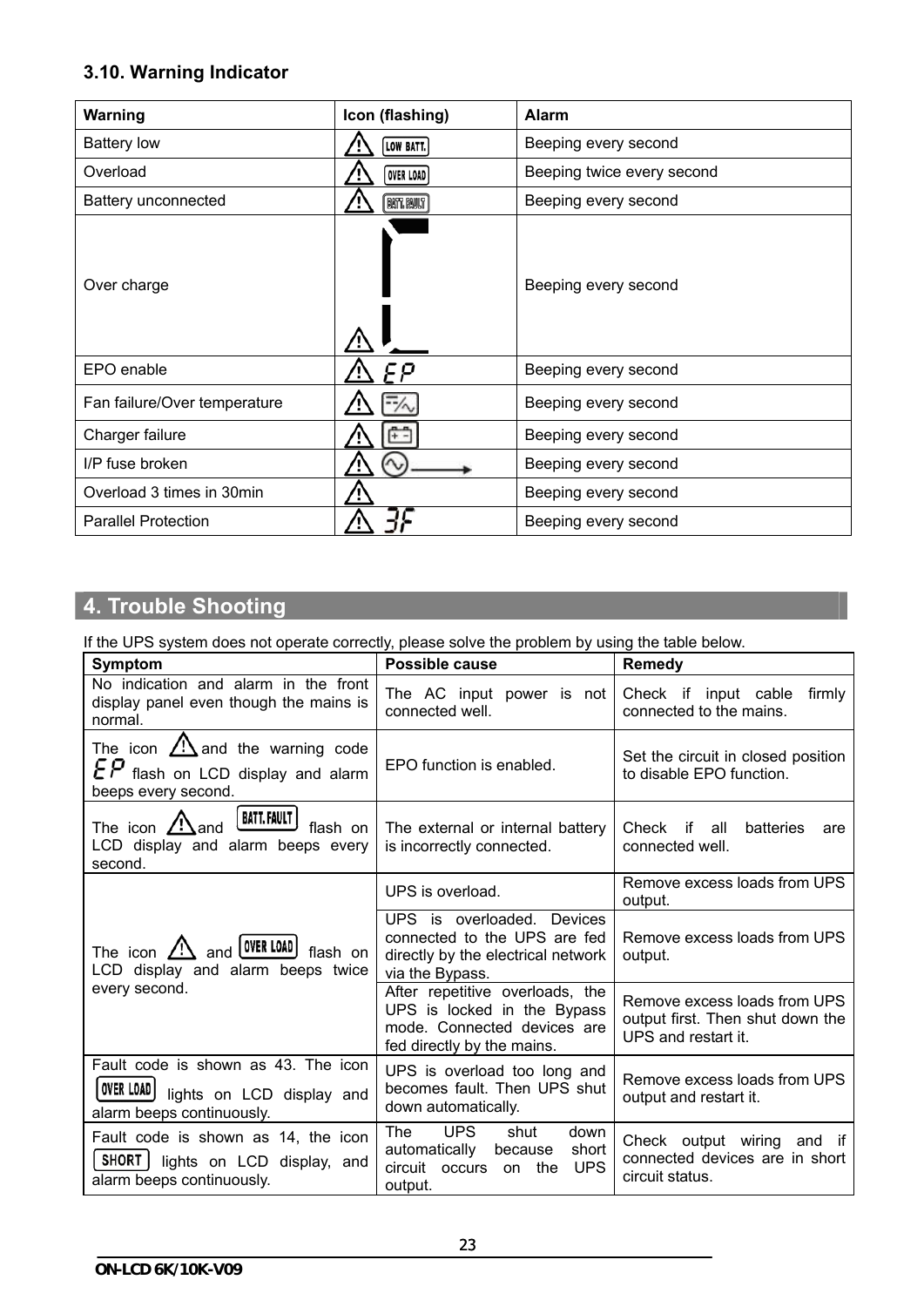| Symptom                                                                                                                                   | Possible cause                                                                                                                                                                                                                              | Remedy                                                                                                                                                                                                                                                                                                                                                                                                                                                                                                                                                                                                                                                                                            |
|-------------------------------------------------------------------------------------------------------------------------------------------|---------------------------------------------------------------------------------------------------------------------------------------------------------------------------------------------------------------------------------------------|---------------------------------------------------------------------------------------------------------------------------------------------------------------------------------------------------------------------------------------------------------------------------------------------------------------------------------------------------------------------------------------------------------------------------------------------------------------------------------------------------------------------------------------------------------------------------------------------------------------------------------------------------------------------------------------------------|
| Fault code is shown as 1, 2, 3, 4, 11, 12,<br>13, 14, 1A, 21, 24, 35, 36, 41, 42 or 43<br>on LCD display and alarm beeps<br>continuously. | A UPS<br>internal<br>fault<br>has<br><b>There</b><br>occurred.<br>are<br>two<br>possible results:<br>1. The load is still supplied, but<br>directly from AC power via<br>bypass.<br>2. The<br>load is<br>longer<br>no<br>supplied by power. | Contact your dealer                                                                                                                                                                                                                                                                                                                                                                                                                                                                                                                                                                                                                                                                               |
| Battery backup time is shorter than<br>nominal value                                                                                      | Batteries are not fully charged                                                                                                                                                                                                             | Charge the batteries for at least<br>7<br>hours<br>and<br>then<br>check<br>capacity. If the problem still<br>persists, consult your dealer.                                                                                                                                                                                                                                                                                                                                                                                                                                                                                                                                                       |
|                                                                                                                                           | <b>Batteries defect</b>                                                                                                                                                                                                                     | Contact your dealer to replace<br>the battery.                                                                                                                                                                                                                                                                                                                                                                                                                                                                                                                                                                                                                                                    |
| The icon $\sqrt{!}$ and $\sqrt{!}$ flash on LCD<br>display and alarm beeps every second.                                                  | Fan is locked or not working; or<br>the UPS temperature is too<br>high.                                                                                                                                                                     | Check fans and notify dealer.                                                                                                                                                                                                                                                                                                                                                                                                                                                                                                                                                                                                                                                                     |
| The icon $\sum_{n=1}^{\infty}$ and warning code $\exists r$<br>flash on LCD display and alarm beeps<br>every second.                      | Loose parallel communication<br>cable<br>or<br>incorrect<br>parallel<br>operation.                                                                                                                                                          | For parallel system, make sure<br>parallel communication cable is<br>connected tightly and also check<br>if the PRA ID number is right<br>after turning on input breakers<br>one by one. If all the number<br>displays are correct, it's ok to<br>turn on UPSs after disabling the<br>warning message by pressing<br>'UP'<br>and<br>'DOWN'<br>button<br>together. Otherwise, please do<br>NOT turn on UPSs and contact<br>your dealer for help.<br>For single UPS, since there is<br>no communication cable and<br>parallel output cable connection,<br>simply ignore this warning<br>message by pressing 'UP' and<br>'DOWN' button to disable and<br>turning on UPS for continuous<br>operation. |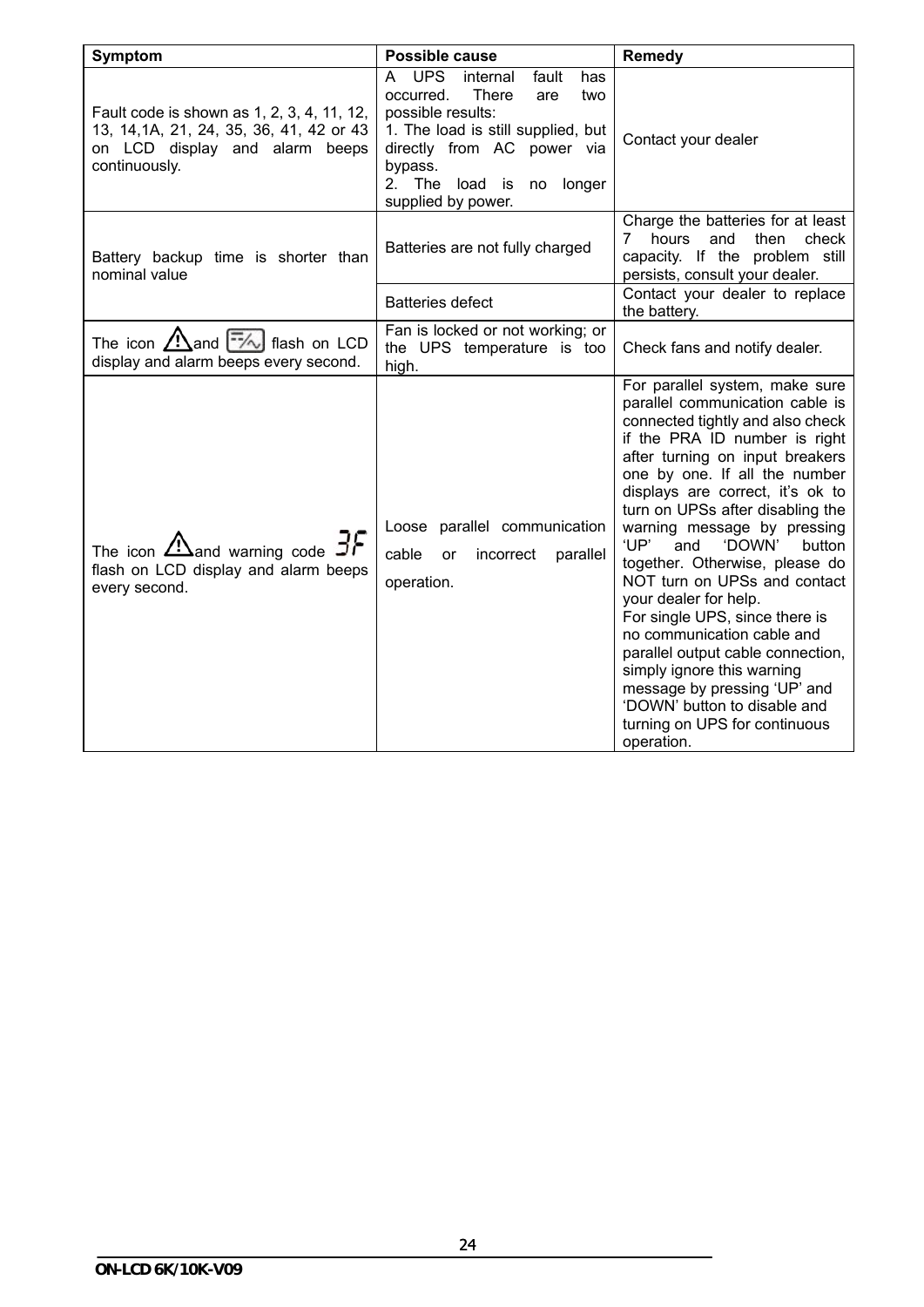# **5. Storage and Maintenance**

# **5.1. Storage**

Before storing, charge the UPS at least 7 hours. Store the UPS covered and upright in a cool, dry location.

| <b>Storage Temperature</b> | <b>Recharge Frequency</b> | <b>Charging Duration</b> |
|----------------------------|---------------------------|--------------------------|
| -25°C - 40°C               | Every 3 months            | 1-2 hours                |
| 40°C - 45°C $\,$           | Every 2 months            | 1-2 hours                |

During storage, recharge the battery in accordance with the following table:

# **5.2. Maintenance**

The UPS system operates with hazardous voltages. Repairs may be carried out only by qualified maintenance personnel.

仱  $\blacktriangle$  Even after the unit is disconnected from the mains, components inside the UPS system are still connected to the battery packs which are potentially dangerous.

Before carrying out any kind of service and/or maintenance, disconnect the batteries and verify that no current is present and no hazardous voltage exists in the terminals of high capability capacitor such as BUS-capacitors.

 $\blacktriangle$  Only persons are adequately familiar with batteries and with the required precautionary measures may replace batteries and supervise operations. Unauthorized persons must be kept well away from the batteries.

 Verify that no voltage between the battery terminals and the ground is present before maintenance or repair. In this product, the battery circuit is not isolated from the input voltage. Hazardous voltages may occur between the battery terminals and the ground.

 Batteries may cause electric shock and have a high short-circuit current. Please remove all wristwatches, rings and other metal personal objects before maintenance or repair, and only use tools with insulated grips and handles for maintaining or repairing.

When replace the batteries, install the same number and same type of batteries.

Do not attempt to dispose of batteries by burning them. This could cause battery explosion. The batteries must be rightly deposed according to local regulation.

 Do not open or destroy batteries. Escaping electrolyte can cause injury to the skin and eyes. It may be toxic.

Please replace the fuse only with the same type and amperage in order to avoid fire hazards.



Do not disassemble the UPS system.